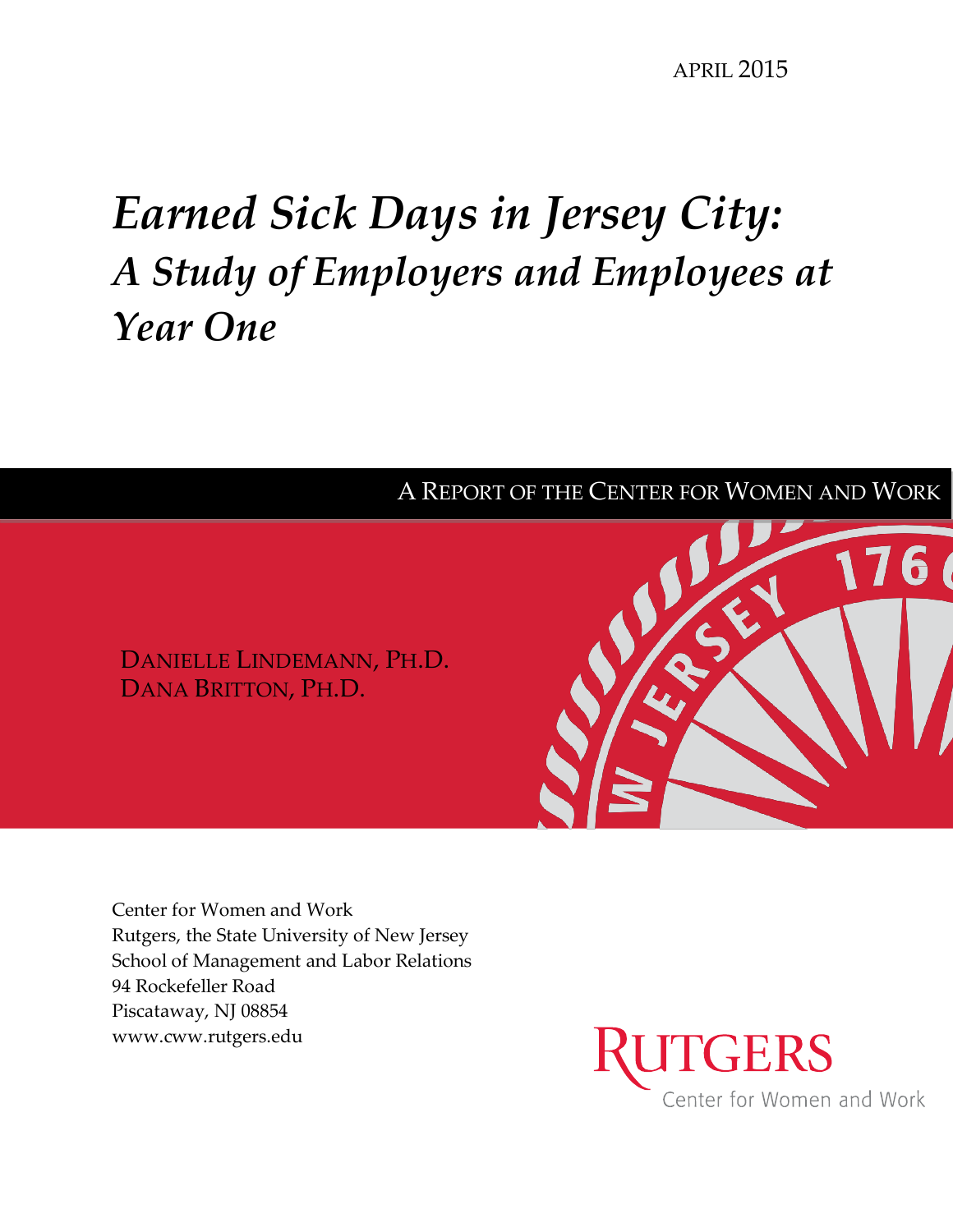# **EXECUTIVE SUMMARY**

On September 25, 2013, the Jersey City Council adopted an ordinance to provide private sector workers with a minimum number of earned sick days to recover from their own illnesses or to care for sick family members. The ordinance went into effect on January 24, 2014. It includes a provision for a research study on the impact of the ordinance on employers and employees to be conducted one year after implementation. The Rutgers Center for Women and Work (CWW) undertook the evaluation. This report presents our findings based on surveys of 289 Jersey City employers and 198 employees conducted by the Eagleton Center for Public Interest Polling in January and February of 2015.

*The majority of employers surveyed (80.3%) are providing earned sick days to their workers in compliance with the law, and the majority (61.5%) indicated that they had not needed to change their policies in response to the law – they already provided earned sick days.* 

*Most employers are providing paid leave, regardless of their business size*. In fact, 91.3% of employers who offer any leave pay employees for their time – 96.3% of those with 10 or more employees and 88.2% of those with 9 or fewer employees. This is despite the fact that smaller businesses are not required to provide paid leave.

*Employers reported an increase in productivity, the quality of new hires, and a reduction in turnover.* Among all businesses, 31.7% saw increases in productivity, improved quality of new hires, or a reduction in turnover due to the law. Among those who had changed their policies due to the law, 41.8% reported at least one of these benefits.

*Employers reported a reduction in the number of sick employees coming to work.* Twentyeight percent (28%) of employers who made changes to their existing policy in response to the law reported a reduction in the number of sick employees coming to work.

**There is no evidence that employees are abusing the law.** Most - 92.4% - of employers said that there has been no change in their employees' use of sick days. Only 3.4% of employers indicated that their workers were taking more sick days, while 4.1% indicated that their workers were taking fewer.

*The law produced positive outcomes for employees.* Among those employees who had been with their employers for more than one year, 35.9% reported that their employers were more supportive of taking leave and 37.2% indicated higher job satisfaction. However, among those who said they had more sick days available due to the law, 84.4% reported that their employers were more supportive of leave taking and 71.9% reported higher job satisfaction.

Overall, our findings reveal a number of positive effects of the ordinance on businesses and employees in Jersey City and many areas in which the impact has been essentially neutral. Though the short time span since the adoption of the policy means that the effects of the law have not yet been fully realized, even at year one, many benefits are evident.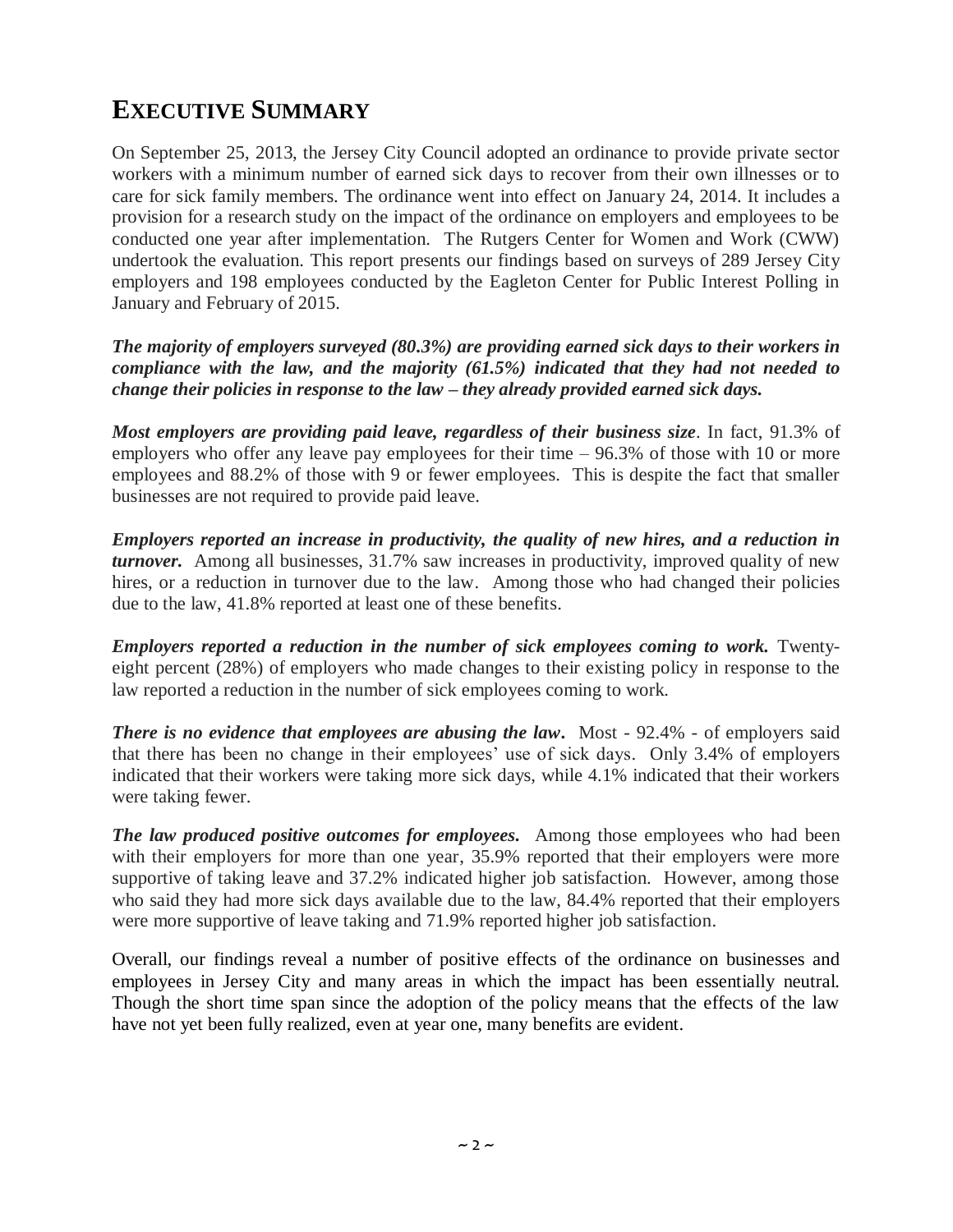# **INTRODUCTION**

On September 25, 2013 the Jersey City Council adopted an ordinance (13.097) to provide workers with a minimum number of earned sick days (ESD) to recover from their own illnesses or to care for sick family members. The ordinance, which went into effect on January 24, 2014, requires that all local businesses with 10 or more employees provide up to five paid sick days to their employees each year and that companies with fewer employees provide five unpaid sick  $days.<sup>1</sup>$ 

The law also includes a provision for a research study on the impact of the ordinance on businesses and workers, to be conducted one year after implementation. The Rutgers Center for Women and Work (CWW), in partnership with the Rutgers' Eagleton Center for Public Interest Polling (ECPIP), has conducted this evaluation. Here, we report the results of cross-sectional phone surveys, designed to assess the economic and health impact of Jersey City's ESD ordinance, on Jersey City employers and employees in diverse industries and firm sizes.

## **RESEARCH ON EARNED SICK DAYS**

According to the most recent data, over 1.2 million workers, or 38% of New Jersey's private sector workforce, lack access to any  $ESD<sup>2</sup>$ . These figures are more striking when disaggregated by occupation. For example, only 13% of workers in management occupations in New Jersey lack ESD, compared with 76% of New Jerseyans working in food preparation and service.

Although employers bear the cost of offering this benefit, previous research suggests that providing ESD can bring a range of economic, social, and health benefits for workers, businesses, and communities.<sup>3</sup> Studies have demonstrated that access to ESD can benefit workers by increasing economic and job security, promoting good health, and allowing workers to care for their own illnesses or for sick family members. Past scholarship also shows that employers benefit from increased productivity, reduced workplace contagion, reduced turnover, and improved employee retention.<sup>4</sup> For instance, one study found that found that workers with paid sick days are more productive, 5 and another study showed that paid sick leave decreased the probability of workers' voluntary or involuntary job separation by at least 25%.<sup>6</sup> Further, public support for ESD is high across sociodemographic groups.<sup>7</sup> Poll results consistently suggest this,

March 2, 2015 from: http://www.iwpr.org/publications/pubs/access-to-paid-sick-days-in-the-states-2010

 $\overline{a}$ 

<sup>1</sup> Further information about the ordinance can be found at: http://www.cityofjerseycity.com/resident.aspx?id=13872 2 Institute for Women's Policy Research (IWPR). 2011. *Access to Paid Sick Days in the States, 2010*. Retrieved

<sup>3</sup>Lovell, V. 2005. *Valuing Good Health: An Estimate of Costs and Savings for the Healthy Families Act.* Institute for Women's Policy Research.

<sup>4</sup> *Ibid.*

<sup>5</sup>Miller, K. & C. Williams. 2012. *Valuing Good Health in Massachusetts: The Costs and Benefits of Paid Sick Days*. Institute for Women's Policy Research. Retrieved March 2, 2015 from:

http://www.iwpr.org/publications/pubs/valuing-good-health-in-massachusetts-the-costs-and-benefits-of-paid-sickdays-2 .

<sup>6</sup>Hill, H.D. 2013. "Paid Sick Leave and Job Stability." *Work and Occupations*, 40, 143-173.

<sup>7</sup> Smith, T.W., & Kim, J. 2010. *Paid Sick Days: Attitudes and Experiences.* National Opinion Research Center, University of Chicago; National Partnership for Women and Families (2012). Election eve/night omnibus, November 2012. Retrieved September 19, 2013 from

[http://go.nationalpartnership.org/site/DocServer/Lake\\_Research\\_and\\_Tarrance\\_Group\\_Omnibus\\_Poll\\_Results\\_fo.p](http://go.nationalpartnership.org/site/DocServer/Lake_Research_and_Tarrance_Group_Omnibus_Poll_Results_fo.pdf?docID=11581) [df?docID=11581\)](http://go.nationalpartnership.org/site/DocServer/Lake_Research_and_Tarrance_Group_Omnibus_Poll_Results_fo.pdf?docID=11581); National Partnership for Women and Families (2014). Re: Economic security issues for women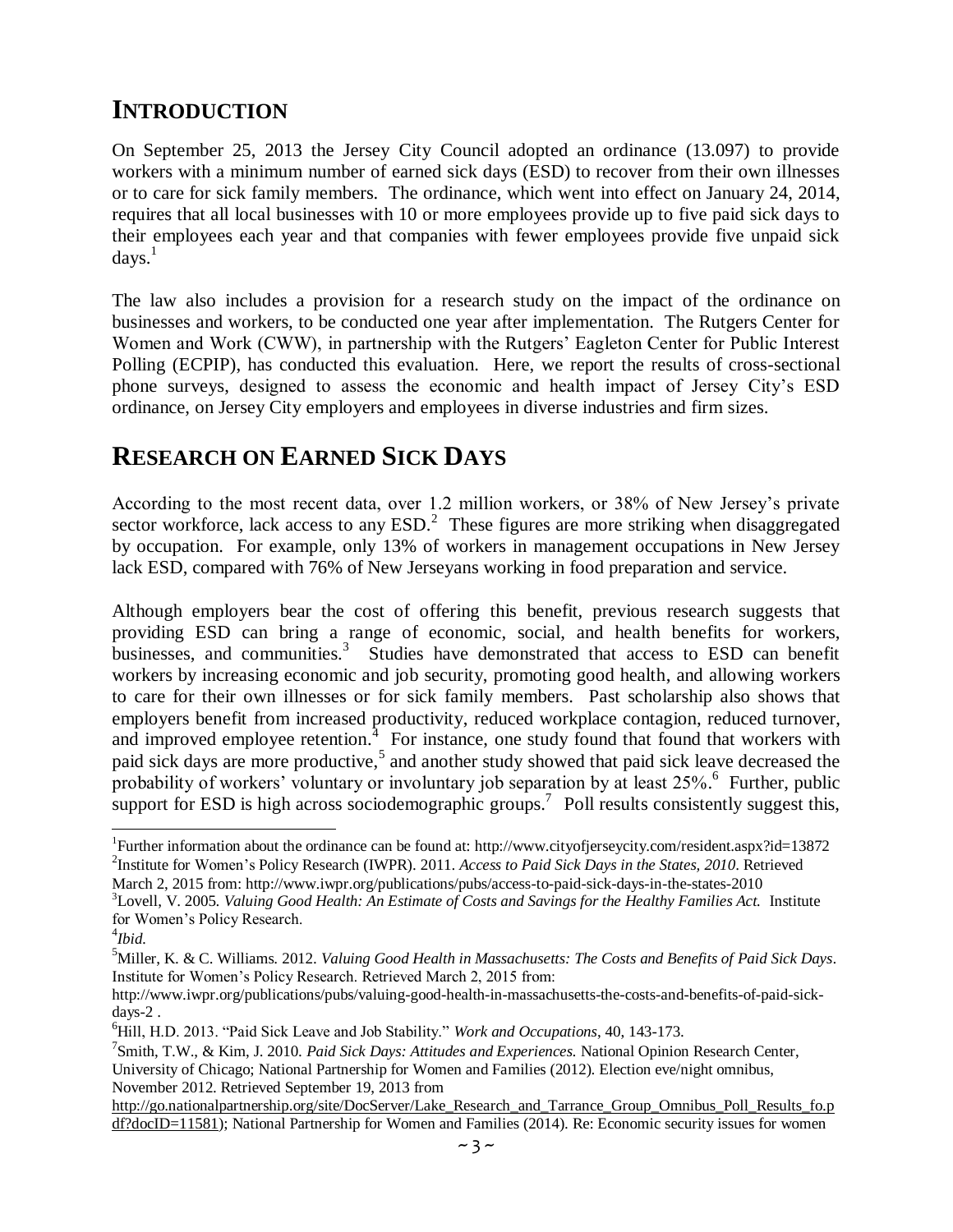as do the recent victories for ballot initiatives requiring paid sick leave in Trenton and Montclair, New Jersey, Oakland, California, and the state of Massachusetts.

Prior research also highlights that access to ESD is particularly important for relatively vulnerable populations, including women, underserved minorities, and low-wage earners. For example, poor women are one of the sociodemographic groups with the least access to leave: two-thirds of low-income women and three-fourths of very poor women do not get paid when they miss work to care for sick children. 8 And the repercussions are demonstrable. For example, one study by Oxfam America found that 19% of low-wage working mothers had lost a job as a result of being sick or caring for a sick child.<sup>9</sup> In fact, both men and women in lower income brackets are at a disadvantage when it comes to ESD – for instance, workers with annual personal earnings at or below \$14,999 are less likely than are workers with higher earnings to have access.<sup>10</sup> Specifically, previous research conducted by the Center for Women and Work about ESD in New Jersey has indicated that women and underserved minorities are less likely than other groups to have access to leave.<sup>11</sup>

As of February 2015, 18 U.S. cities and three states have enacted laws to guarantee workers the right to earn sick days from their employers.<sup>12</sup> Jersey City was the sixth U.S. city, and first jurisdiction in New Jersey, to adopt an ESD law. Previous studies have evaluated the impact of  $ESD$  policies in Connecticut, San Francisco, and Seattle,  $13$  with all identifying tangible benefits as a result. In this report, we present the first analysis of the impact of Jersey City's ordinance on both businesses and employees at year one.

[http://smlr.rutgers.edu/cww-report-its-catching-paid-sick-days.](http://smlr.rutgers.edu/cww-report-its-catching-paid-sick-days)

 $\overline{\phantom{a}}$ 

and families in the 2014 midterm election, as presented on candidates' campaign websites. Retrieved February 23, 2015 from [http://www.nationalpartnership.org/research-library/work-family/2014-midterm-election-candidates](http://www.nationalpartnership.org/research-library/work-family/2014-midterm-election-candidates-campaign-website-analysis.pdf)[campaign-website-analysis.pdf](http://www.nationalpartnership.org/research-library/work-family/2014-midterm-election-candidates-campaign-website-analysis.pdf)

<sup>8</sup>Wyn, R., Ojeda, V., Ranji, U., & Salganicoff, A. 2003. *Women, Work, and Family Health: A Balancing Act.* Washington, DC: Henry J. Kaiser Family Foundation. Retrieved September 17, 2013 from:

[http://www.kdheks.gov/hcf/healthquest/download/resource\\_downloads/Balancing\\_Act\\_Issue\\_Brief.pdf.](http://www.kdheks.gov/hcf/healthquest/download/resource_downloads/Balancing_Act_Issue_Brief.pdf) <sup>9</sup>Oxfam America. 2013. *Hard Work, Hard Lives.* Retrieved February 23, 2015 from

[http://www.oxfamamerica.org/explore/research-publications/hard-work-hard-lives/.](http://www.oxfamamerica.org/explore/research-publications/hard-work-hard-lives/)

 $^{10}$ O'Connor, R., Hayes, J., & Gault, B. 2014. Paid Sick Days Access Varies by Race/Ethnicity, Sexual Orientation, and Job Characteristics. Institute for Women's Policy Research. Retrieved February 23, 2015 from:

http://www.iwpr.org/publications/pubs/paid-sick-days-access-varies-by-race-ethnicity-sexual-orientation-and-jobcharacteristics#sthash.3Nrr9WwI.dpuf.

<sup>&</sup>lt;sup>11</sup>White, K., Houser, L., & Lindemann, D. (2013). *It's Catching: Public Opinion toward Paid Sick Days in New Jersey.* Rutgers University Center for Women and Work. Retrieved June 26 2013 from:

<sup>&</sup>lt;sup>12</sup> National Partnership for Women and Families, 2015. *Paid Sick Day Statutes*. Retrieved March 11, 2015 from: http://www.nationalpartnership.org/research-library/work-family/psd/paid-sick-days-statutes.pdf

<sup>13</sup>Appelbaum, E., R. Milkman, L. Elliott, and T. Kroeger. 2014. *Good for Business? Connecticut's Paid Sick Leave Law.* Center for Economic and Policy Research. Retrieved March 2, 2015 from:

[http://www.cepr.net/documents/good-for-buisness-2014-02-21.pdf;](http://www.cepr.net/documents/good-for-buisness-2014-02-21.pdf) Drago, R. and V. Lovell. 2011. *San Francisco's Paid Sick Leave Ordinance: Outcomes for Employers and Employees.* Institute for Women's Policy Research.

Retrieved March 2, 2015 from: [http://everybodybenefits.org/wp-content/uploads/2011/03/IWPR-SF-Outcomes-for-](http://everybodybenefits.org/wp-content/uploads/2011/03/IWPR-SF-Outcomes-for-Employers-and-Employees.pdf)[Employers-and-Employees.pdf;](http://everybodybenefits.org/wp-content/uploads/2011/03/IWPR-SF-Outcomes-for-Employers-and-Employees.pdf) Romich, J., W. Bignell, T. Brazg, et al., 2014. *Implementation and Early Outcomes of the City of Seattle Paid Sick and Safe Time Ordinance*. The University of Washington. Retrieved March 11, 2015 from: http://www.seattle.gov/Documents/Departments/CityAuditor/auditreports/PSSTOUWReportwAppendices.pdf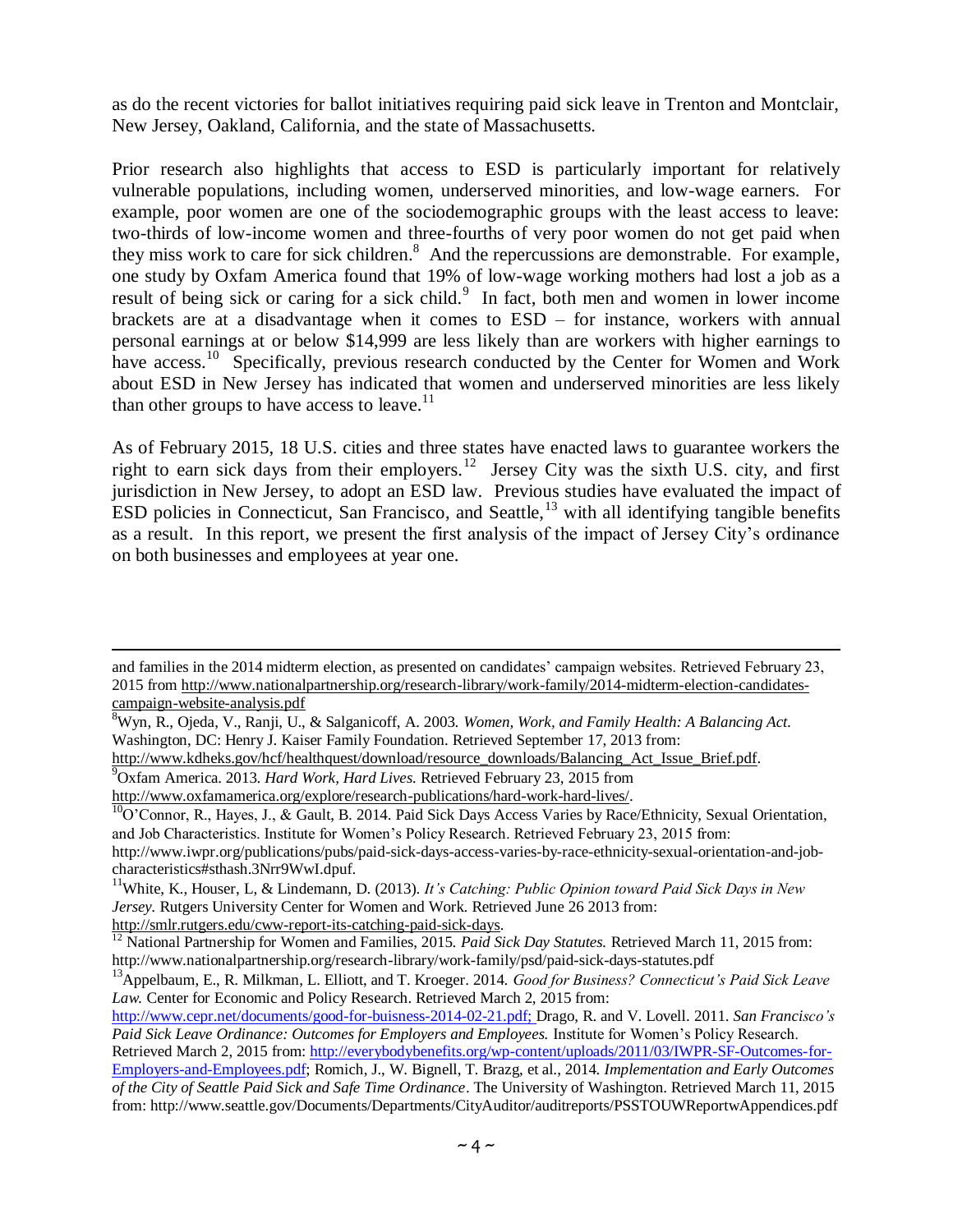### **METHODS**

#### *The Employer Poll (n = 289)*

The survey of Jersey City employers (n=289) was conducted by the Eagleton Center for Public Interest Polling by telephone (cellphones and landlines), from January 21 to February 2, 2015. The sampling frame was the universe of Jersey City businesses as available through Dun & Bradstreet listings. Companies with more than one employee were selected; self-employed individuals were ineligible for the study. The list was stratified by number of employees as this information was available in the Dun & Bradstreet database. Businesses with five or more employees were oversampled. The results reported here are weighted to adjust for the oversample of larger businesses so that the statistics are representative of businesses stratified by number of employees in Jersey City.

All surveys are subject to sampling error, which is the expected probable difference between interviewing everyone in a population versus a scientific sampling drawn from that population. In this poll, the simple sampling error for the weighted sample of 289 businesses out of a universe of approximately 4,000 eligible businesses is  $+/5.5$  percentage points at a 95 percent confidence interval.

See Appendix A for the employer survey instrument.

#### *The Employee Poll*  $(N = 198)$

The employee poll was conducted by telephone from February 3-10, 2015 with a scientifically selected random sample of New Jersey adults, as part of a larger Rutgers-Eagleton Poll. Specific questions were added for respondents who worked in Jersey City in a business with two or more employees. In addition, a separate sample of adults living in Jersey City was drawn, and efforts were made to survey those who also worked in Jersey City. The total number of Jersey City workers polled was 198—including mostly residents of Jersey City but also including some who live elsewhere within New Jersey. The poll was available in Spanish for respondents who requested to do it in that language.

In this poll, the simple sampling error for the sample of 198 employees out of a universe of approximately 110,000 private sector workers in Jersey City is  $+/-7$  percentage points at a 95 percent confidence interval.<sup>14</sup>

See Appendix B for the employee survey instrument.

#### *Terminology*

 $\overline{a}$ 

In this report, we use "earned sick days" to refer to either paid or unpaid sick days, while we use "paid sick days" to refer to only sick days for which employees receive pay. We use "small business" to refer to businesses with 9 or fewer employees and "large business" for businesses with 10 or more employees.

<sup>&</sup>lt;sup>14</sup> This is an estimate calculated by CWW based on the sample size as compared with the estimated total number of Jersey City workers.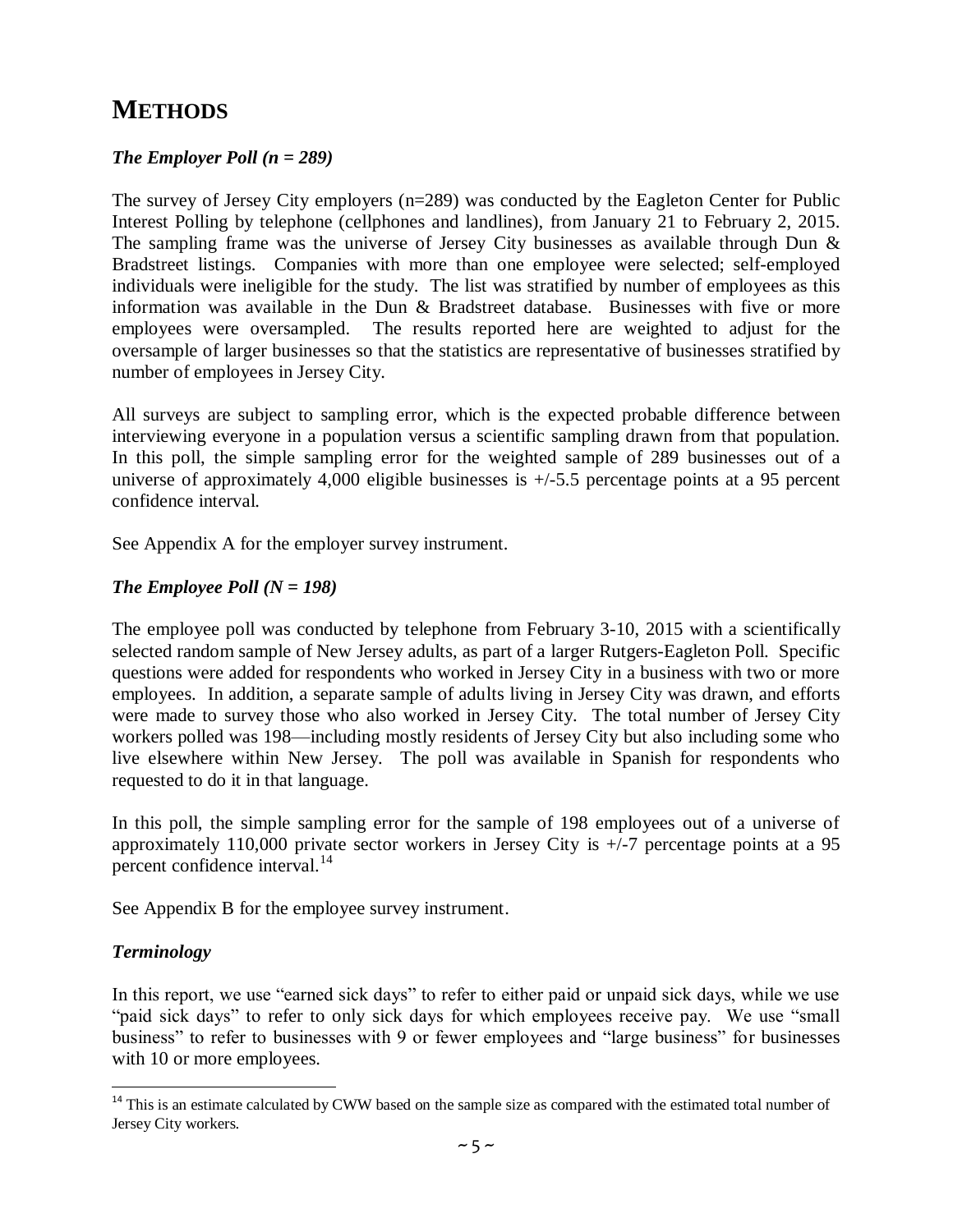### **RESULTS**

 $\overline{\phantom{a}}$ 

The results of the Rutgers-Eagleton employer poll suggest that, in many ways, "business as usual" has continued in Jersey City. Compliance levels are high, most businesses are providing paid sick days, and those that have changed their policies are reporting a range of benefits. Challenges remain around levels of awareness however.

### **JERSEY CITY** *EMPLOYERS* **AT YEAR ONE**

#### *Employers: Compliance with the Law*

Poll results indicate that 80.3% of Jersey City businesses provide sick days to their employees – 72.4% of those with \* or fewer employees and 97.2% of those with 10 or more employees report providing at least one day. The Jersey City ordinance requires businesses with 9 or fewer employees to provide *earned* sick days to their employees; larger businesses are required to provide *paid* sick days. However, more than 9 out of 10 employers—91.3%—who said that they offered ESD to their workers indicated that their workers received pay for these days – 96.3% of larger businesses and 88.2% of smaller businesses. This is despite the fact that smaller businesses were not mandated by the ordinance to provide paid sick days.<sup>15</sup>

The number of days offered varied by business size. In general, larger businesses offered more days; 88.7% of those with ten or more employees offered five days or more, as opposed to 61.2% of smaller businesses.<sup>16</sup>

#### *Employers: Awareness and Understanding of the Law*

More than half of employers in Jersey City (55.7%) indicated that they were aware of the recent legislation requiring that they provide ESD for their employees.<sup>17</sup> Employers in small and large businesses were about equally as likely to be aware of the law. In fact 53.9% of employers with 9 or fewer workers and 59.8% of employers with 10 or more workers said that they were aware of the recent legislation—a difference that is not statistically significant.<sup>18</sup> As we would expect, awareness was highest (70.8%) among those employers who indicated that they had changed their policies due to the law and lowest (36.4%) among those who said they did not offer earned sick days. 19

<sup>&</sup>lt;sup>15</sup> Includes only those businesses with valid responses for each item. Excludes a small number with missing data for number of employees or who answered "don't know" or "not sure" for questions on the numbers of sick days offered and paid.

<sup>&</sup>lt;sup>16</sup> Includes only those businesses with valid answers for each item.

 $1744.3\%$  of employers replied "no." 0.4% refused to answer the question and were excluded from the analysis.

<sup>&</sup>lt;sup>18</sup>When asked "Which of the following best describes your company's response to the Earned Sick Days law?," some respondents volunteered responses that indicated lack of awareness of the requirements of the law. These included "Does not apply," "[We] don't meet the requirements," and "We don't offer sick days because we don't have full-time employees."

<sup>&</sup>lt;sup>19</sup> Includes only those businesses with valid answers for each item. This difference in levels of awareness is statistically significant  $(p<0.01)$ .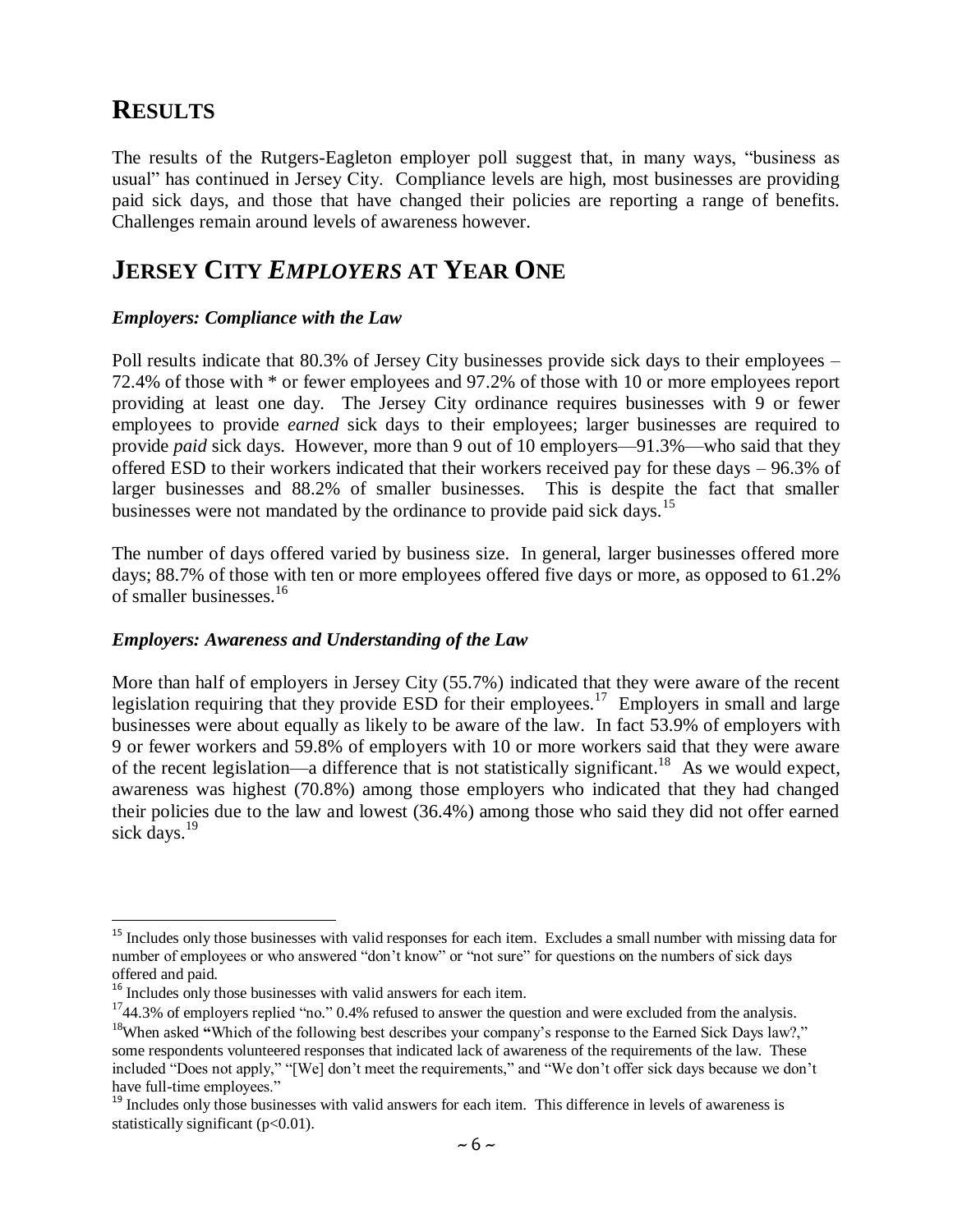Those employers who *were* aware of the passage of the ordinance generally indicated that they found its requirements easy to understand. The overwhelming majority of employers—85.6% said that they found the law's requirements either "very easy" or "easy" to understand.<sup>20</sup>

The number of sick days businesses offered was closely tied to awareness of the law. For instance, only 41.3% of those who offered no sick days said that they were aware of the law, compared with 59.8% of employers who offered any sick days, a difference that is statistically significant ( $p < 0.05$ ).

#### *Employers: Implementation of the Law*

 $\overline{\phantom{a}}$ 

The majority of employers did not need to change their company policies to comply with the ordinance. As Figure 1 illustrates, when asked, "Which of the following best describes your company's response to the Earned Sick Days law?" 61.5% of employers said that they had offered ESD before the law was passed, and that their policies had not changed due to the passage of the law. About 1 in 10 (9.2%) responded that they had offered ESD before the law was passed but had changed their policies in response to the law, while 13.8% responded that they had not offered ESD before the law was passed but that they now offered ESD in response to the law. An additional 7.4% of employers volunteered responses to this question indicating that they did not offer  $ESD<sup>21</sup>$ 



Overall, this means that about one-quarter of Jersey City businesses changed their policies in response to the law.

 $205.2\%$  said that they found it "neither difficult nor easy," 5.2% responded "difficult," 0.7% responded "very difficult," and 3.3% said that they did not know.

<sup>&</sup>lt;sup>21"</sup>Other" was a voluntary response category that included those who those who said the ordinance did not apply to them and those who gave other answers.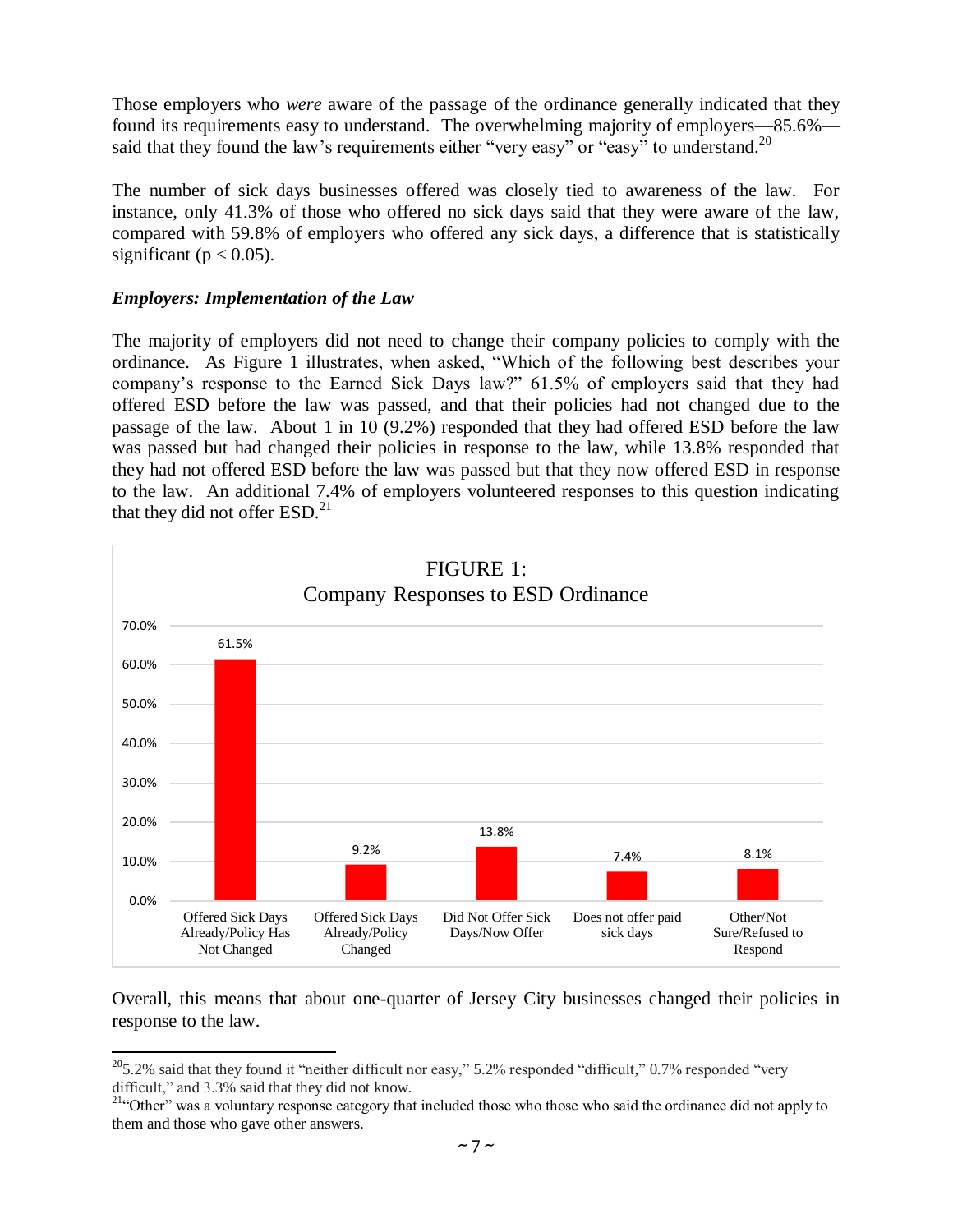#### *Employers: Impact of the Law*

The employer polling data suggest that, in large part, the legislation has not changed the number of sick days their employees are taking. In fact, 92.4% of employers said that there has been *no change* in their employees' use of sick days since the city implemented the law. Only 3.4% of employers indicated that their workers were taking *more* sick days, while 4.1% indicated that their workers were taking fewer. <sup>22</sup>

The primary intention of the ordinance was to allow workers time off to care for themselves or for their family members. Overall, 11.8% of employers indicated that the law had reduced the number of sick employees at work. However, among the one-quarter of businesses that had changed their policies as a result of the law – which is the population among which we would expect to see the greatest effect of the ordinance - 28.3% indicated a reduction in the number of sick employees at work.<sup>23</sup>

The survey also asked employers about a variety of other possible effects the ordinance may have had on their organizations, including whether the ESD ordinance had improved the quality of job applicants, improved productivity at their companies, or reduced turnover. Overall, 31.7% of employers indicated that they had experienced any one of these benefits. However, as Figure 2 indicates, among those who had changed their policies, 41.8% indicated at least one of these benefits, versus 30.5% of those who had not changed policies and 6.7% of those who did not offer ESD, a difference that is statistically significant ( $p<0.05$ ).<sup>24</sup>



 $\overline{\phantom{a}}$  $^{22}$ Includes only those with valid responses for each item; excludes a small number who replied "Do not know" (3.9%), and 2.8% who refused to respond.

<sup>&</sup>lt;sup>23</sup> Includes only those with valid responses for each item.

<sup>&</sup>lt;sup>24</sup> Includes those with valid responses on all items.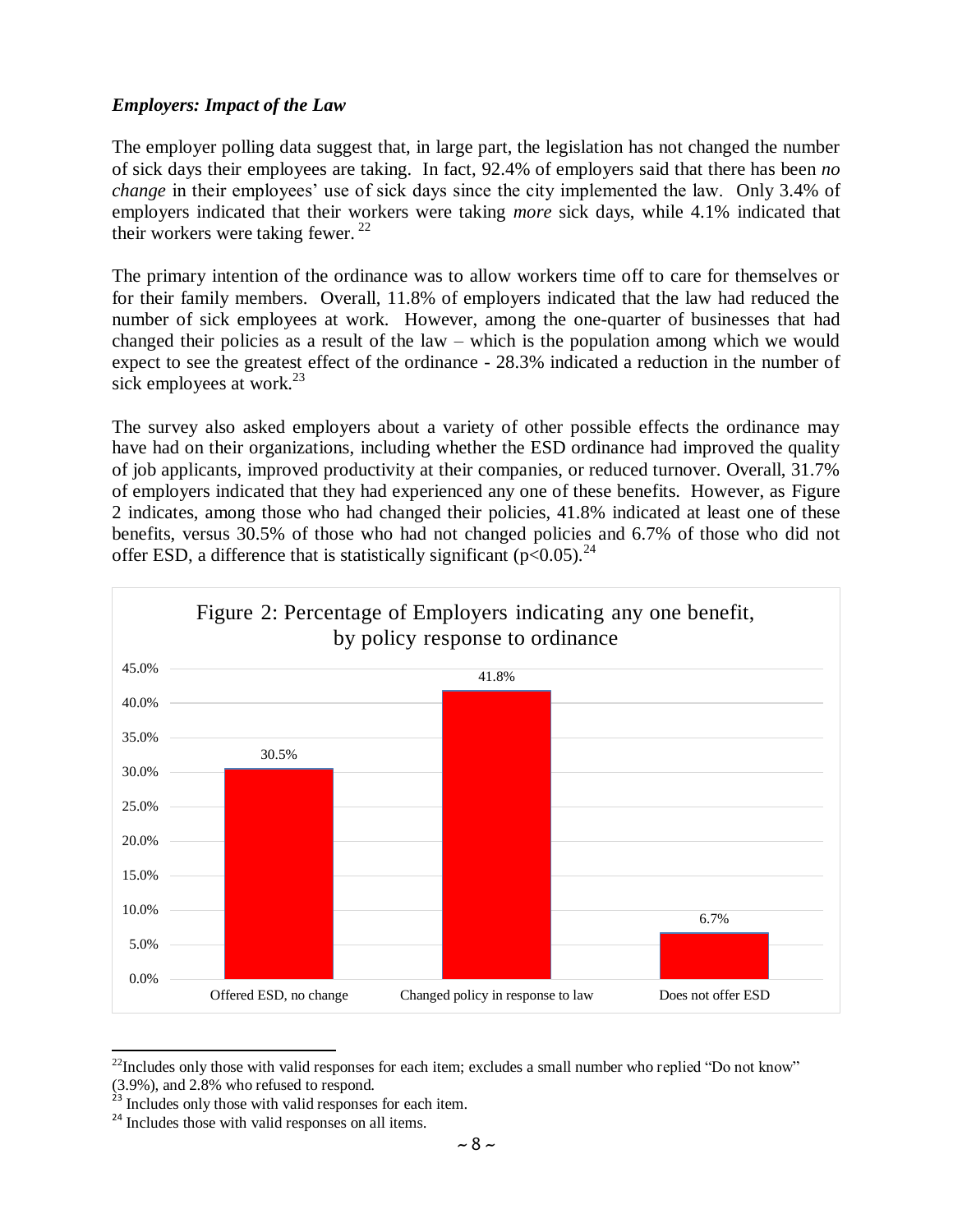There is a similar pattern for each one of these specific benefits, as Figure 3 indicates. Overall, 25.1% of employers indicated improved quality of job applicants, 25.7% reported improved productivity at their companies, and 5.1% reported reduced turnover. All of these numbers were higher for businesses that had changed their policies.<sup>25</sup>





#### *Employers: Other Characteristics of Businesses Providing ESD*

We also asked business owners about other characteristics of their businesses, specifically, the percentage of employees earning more than \$12/hour and the percentage of employees with benefits other than paid time off. Interestingly, businesses that paid their employees less were not significantly less likely to offer either any or five or more sick days. In the same vein, companies that provided benefits other than ESD (such as pensions and health benefits) to any of their employees were not significantly more likely to provide any ESD than were companies providing no other benefits—20.0% and 18.8%, respectively. However, companies providing other benefits were more likely to give their employees five or more ESD. Sixty percent (60.0%) of employers who provided other benefits to any of their workers, and 32.8% of employees who

 $\overline{a}$ 

<sup>&</sup>lt;sup>25</sup> Includes only those with valid responses on each item.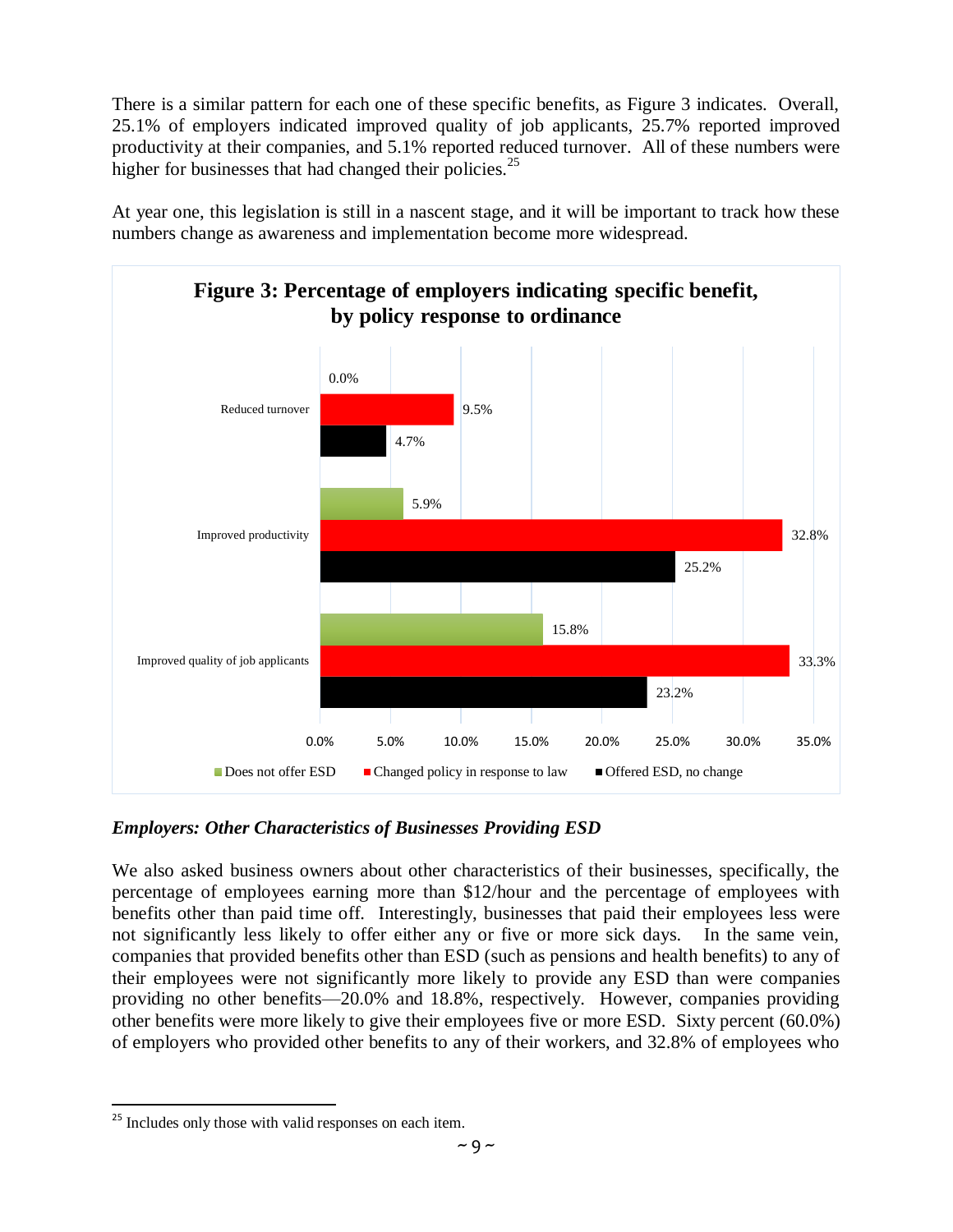did not offer other benefits, also offered five or more ESD—a difference that is statistically significant at the  $p < 0.01$  level.

### **JERSEY CITY** *EMPLOYEES* **AT YEAR ONE**

#### *Employees: Use of the Law and Awareness*

Overall, more than half (54.5%) of Jersey City workers indicated that they had earned at least one sick day since the law had gone into effect; among those who had been working for the same employer for more than one year (and were hence eligible to earn days), the number was 57.1%.

As Figure 4 illustrates, 23.2% of all workers had earned no sick days since the ordinance went into effect, 13.0% had earned between one and four days, and 41.5% had earned five or more days. In addition, 22.2% of workers replied "not sure" or did not respond to the question.



As in the case of employers, only about half of Jersey City employees (49.0%) were aware of the ESD law; 48.5% said that they were not aware of the ordinance, and 2.5% replied "not sure." There were no significant differences in awareness by sociodemographic group—including age cohort<sup>26</sup>, income<sup>27</sup>, gender, level of education<sup>28</sup>, race/ethnicity<sup>29</sup>, or full-time (52.1% aware) versus part time  $(44.7\%$  aware) work status.<sup>30</sup>

 $\overline{a}$ 

<sup>29</sup>White, Black, Hispanic, or Other.

 $2618-29$ , 30-49, 59-64, or 65+

 $^{27}$ In 2014, total family income from all sources, before taxes (categories included less than \$50,000, \$50,000-\$99,999, \$100,000-\$149,999, and \$150,000 or more).

<sup>&</sup>lt;sup>28</sup>High school or less, some college, college graduate, or graduate work.

<sup>&</sup>lt;sup>30</sup>Excludes "Not sure" and non-response.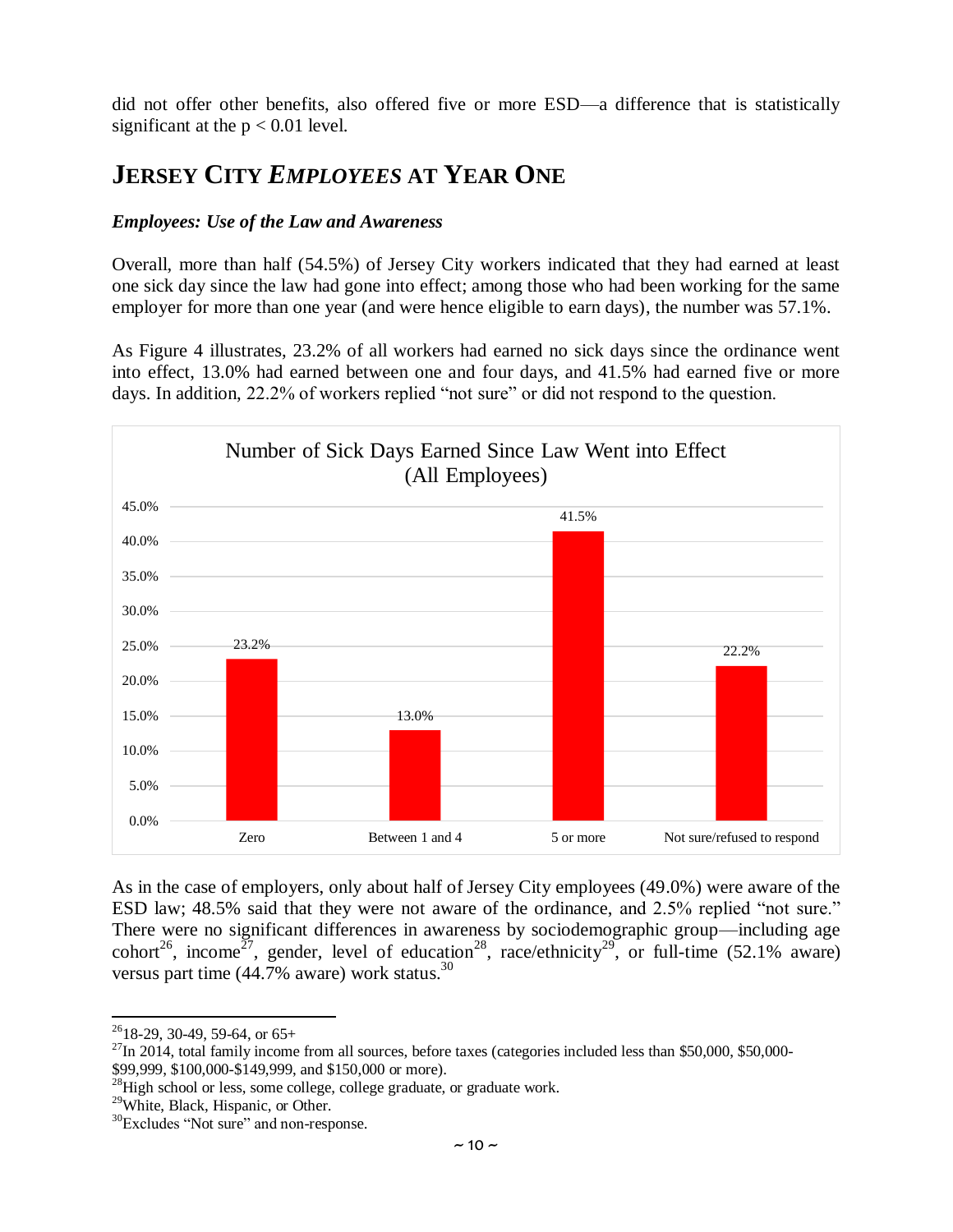Also in the case of the employer poll, the number of sick days Jersey City employees said they had earned was strongly linked to their awareness of the ordinance. Among those who were aware of the new law, 80.8% said they had earned at least one sick day in the prior year compared with 59.2% of those who were not aware of the law.<sup>31</sup> This difference is statistically significant at the  $p<0.01$  level.<sup>32</sup> In fact, among workers who had earned zero sick days, less than one-third—only 31.1%—were aware of the law.<sup>33</sup>

The percentage of workers who had earned any sick days in the previous year did not vary significantly by education level, race, gender, or income.<sup>34</sup> However, access to ESD was significantly  $(p<0.01)$  associated with employee age; younger workers were less likely to have earned any sick days since the ordinance had gone into effect. Less than half (46.2%) of employees in the youngest age cohort (18-29) had earned any sick days, compared to more than three-fourths of employees 30-49, 82.1% of employees aged 50-64, and 71.4% of employees 65 or older (Figure  $5^{35}$ ). This finding is in accordance with previous work on ESD, indicating lower rates of access among younger workers.<sup>36</sup>



 $\overline{a}$ <sup>31</sup>Excludes "not sure" and those who refused to respond.

<sup>&</sup>lt;sup>32</sup>Along similar lines, among those who were aware of the law, 38.4% had earned less than five sick days, compared to 53.9% of those who were not aware of the law; however, this difference is not statistically significant at the p<0.05 level. (Excludes "not sure" and non-response).

<sup>&</sup>lt;sup>33</sup>Excludes "not sure" and non-responses.

<sup>&</sup>lt;sup>34</sup>Excludes "don't know" and non-response within all categories.

<sup>&</sup>lt;sup>35</sup>Excludes "don't know" and non-response.

<sup>&</sup>lt;sup>36</sup>White, K., Houser, L, & Lindemann, D. (2013). It's catching: Public opinion toward Paid Sick Days in New Jersey. Rutgers University Center for Women and Work. Retrieved June 26 2013 from [http://smlr.rutgers.edu/cww-report-its-catching-paid-sick-days.](http://smlr.rutgers.edu/cww-report-its-catching-paid-sick-days)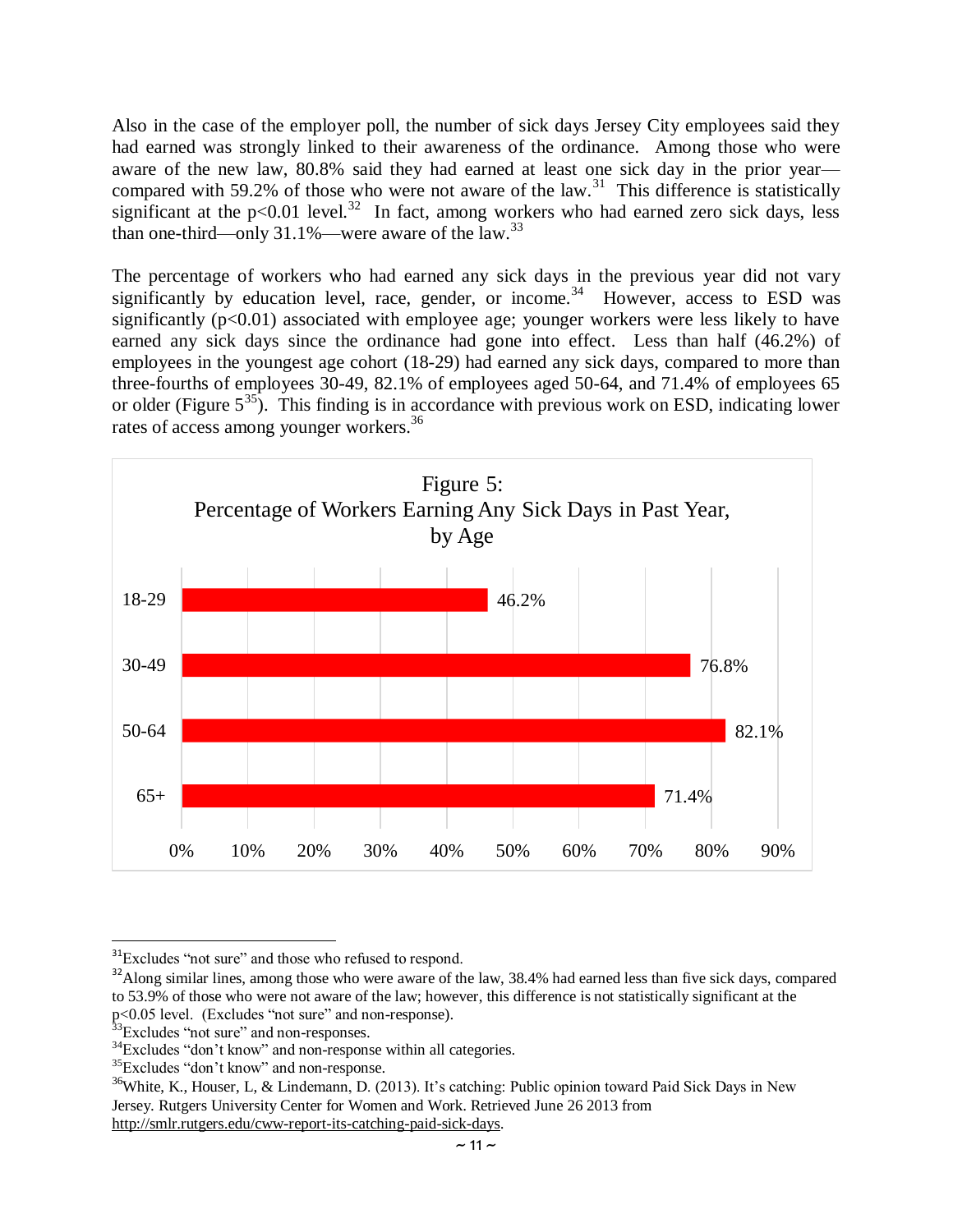There is another significant disparity in ESD access between full-time and part-time workers. Excluding respondents who did not know how many sick days they had received or chose not to respond to that question, 79.8% of full-time employees had received at least one sick day in the previous year, compared with 37.1% of part time employees—a difference that is significant at the  $p<0.001$  level (Table 1).

This result is also in accordance with prior scholarship.<sup>37</sup> However, it is important to point out that the Jersey City ordinance makes no distinction between part-time and full-time employees. Anyone who works 80 hours in a calendar year in Jersey City is an employee for the purposes of the law and should have access to ESD.

| Table 1: Percentage of Workers Earning Any Sick Days, by Part-Time/Full-Time Status |  |  |
|-------------------------------------------------------------------------------------|--|--|
|                                                                                     |  |  |

|                          | Percentage Earning Any Sick Days |
|--------------------------|----------------------------------|
| <b>Part-Time Workers</b> | 37.1%                            |
| <b>Full-Time Workers</b> | 79.8%                            |

The polling results also demonstrate that a substantial portion of New Jersey workers did not use all of the sick days they had earned. In fact, among workers who had earned at least one sick day since the ordinance was enacted on January 24, 2014, 28.7% said that they had used zero of those days, and more than half—53.7%—had used two or fewer. As Figure 6 illustrates, among Jersey City workers who had earned at least one sick day in the prior year, 39.8% had used between one and four of those days, 5.6% had used five, and 23.1% had used more than five; 2.8% indicated that they were not sure how many ESD they had used.

Overall, 58.1% of workers who had earned sick days in the past year did not use up all of the days they had earned (not shown on Figure 6).<sup>38</sup>

 $\overline{a}$ 

 $37$ Bureau of Labor Statistics. 2014. Employee Benefits in the United States – March 2014. Retrieved March 5, 2015 from: http://www.bls.gov/news.release/pdf/ebs2.pdf

 $3841.9\%$  indicated that they had used at least as many sick days as they had earned. Excludes "don't know" and non-response. The poll asks whether respondents had earned and used zero, one, two, three, four, five, or more than five sick days. Respondents who earned "more than five" and used "more than five" sick days are counted as using all of their sick days, since the ordinance only allows for up to five sick days. Under this rubric, a respondent who, hypothetically, earned seven days and used six would be counted as "using all of her sick days," though she had not technically done that. In sum, we likely *over*estimate the number of people who exhausted all of their sick time.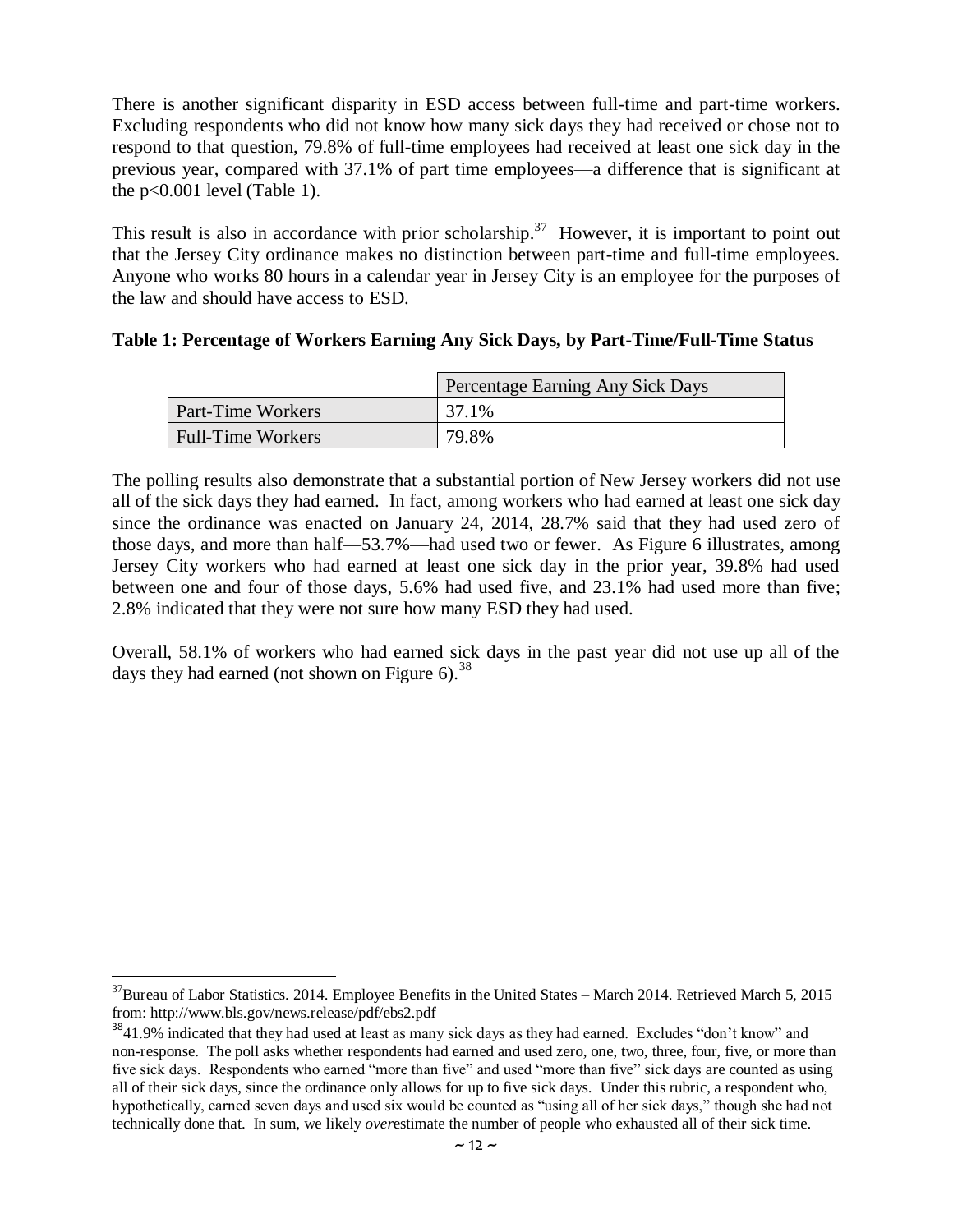

While part-time Jersey City employees were significantly less likely to have access to ESD than were full-time workers, among employees who *had* earned any sick days, full-time and part-time workers were about equally as likely to have used them. We found that 70.7% of full-time employees and 69.2% of part-time employees who had earned any sick days had used at least one of those days—a difference that is not statistically significant.<sup>39</sup>

Among those workers who had earned sick days in the past year, we also did not find any significant sociodemographic differences (by gender, age group, level of education, income, or race<sup>40</sup>) in whether they had used any of those days.

#### *Employees: Use of the Law (Paid Sick Days)*

In accordance with the findings from the employer survey, employees indicated that, if they were receiving any ESD, they were generally being paid for those days. As Figure  $7<sup>41</sup>$  demonstrates, among workers who had earned one or more sick days in the past year, most said they had received pay for at least one of those days. Only about 1 in 10 workers (9.5%) who received ESD said that none of those sick days were paid.

In fact, further analysis (not shown on Figure 7) reveals that, in 86.3% of cases, workers were paid for *all* of the sick days they had used.<sup>42</sup>

 $\overline{\phantom{a}}$ 

<sup>&</sup>lt;sup>39</sup>Excludes "not sure" responses.

<sup>40</sup>Excludes "not sure" responses within all categories.

<sup>&</sup>lt;sup>41</sup>Totals do not sum to 100% due to rounding.

<sup>&</sup>lt;sup>42</sup>Excludes "not sure" and non-responses.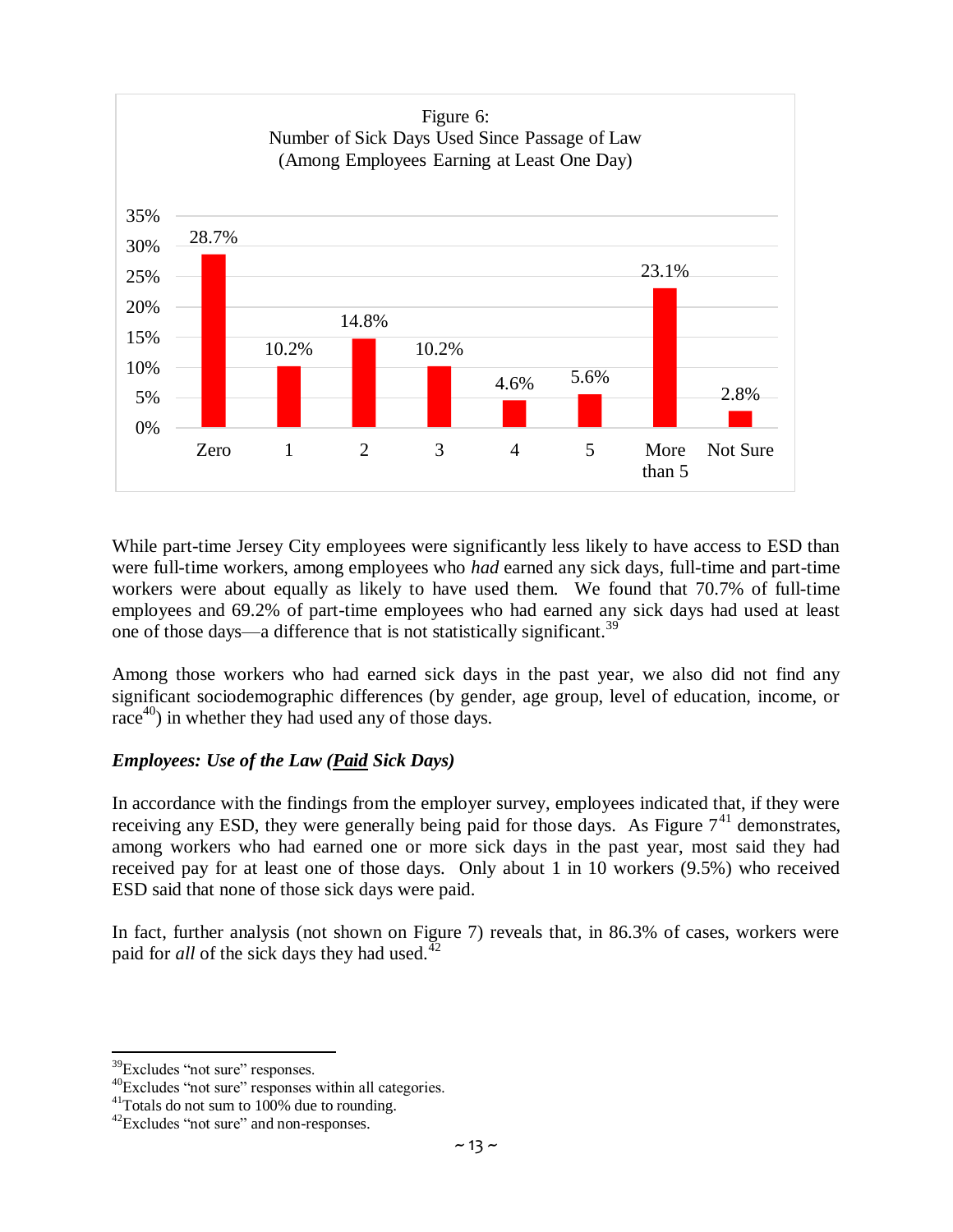

While the Jersey City ordinance only required smaller businesses to provide only *unpaid* sick days for their employees, among those workers who had used ESD, employees in businesses with nine or fewer employees (81.8%) were not significantly less likely than were workers in larger businesses  $(69.1\%)$  to have been paid for that time.<sup>43</sup> This finding is also in accordance with the results of the employer poll, which suggest that a majority of both small and large companies that offer ESD pay their employees for the sick days they take.

#### *Employees: Reasons for Using or Not Using ESD*

 $\overline{a}$ 

The Rutgers-Eagleton polling results reveal that employees' primary use of sick days has been to care for their own illnesses. Among those who had used at least one ESD, 89.2% said that they had taken sick time because they themselves were ill.<sup>44</sup> In contrast, only 39.2% of those who had taken earned sick time had used it to care for ill family members.<sup>45</sup>

#### **Table 2: Reasons for Taking ESD** *(Among Workers Using at Least One Sick Day)*

|                                      | Percentage Taking Sick Time |
|--------------------------------------|-----------------------------|
| To Care for Own Illness              | 89.2%                       |
| To Care for Sick Family Member 39.2% |                             |

While women (43.3%) were more likely than were men (36.4%) to have used ESD to care for sick family members, this difference is not statistically significant at the  $p<0.05$  level.

The Rutgers-Eagleton Poll also asked about four factors that may have influenced workers' decisions about whether or not to take a day off from work to recover from illnesses or to care

<sup>&</sup>lt;sup>43</sup>Excludes respondents who refused to respond or did not know whether there were ten or more employees in their business.

 $^{44}9.5\%$  indicated they had not taken a sick day because they themselves were sick, and 1.4% refused to respond.

<sup>&</sup>lt;sup>45</sup>60.8% indicated they had not taken a sick day because a family member was sick, and zero refused to respond.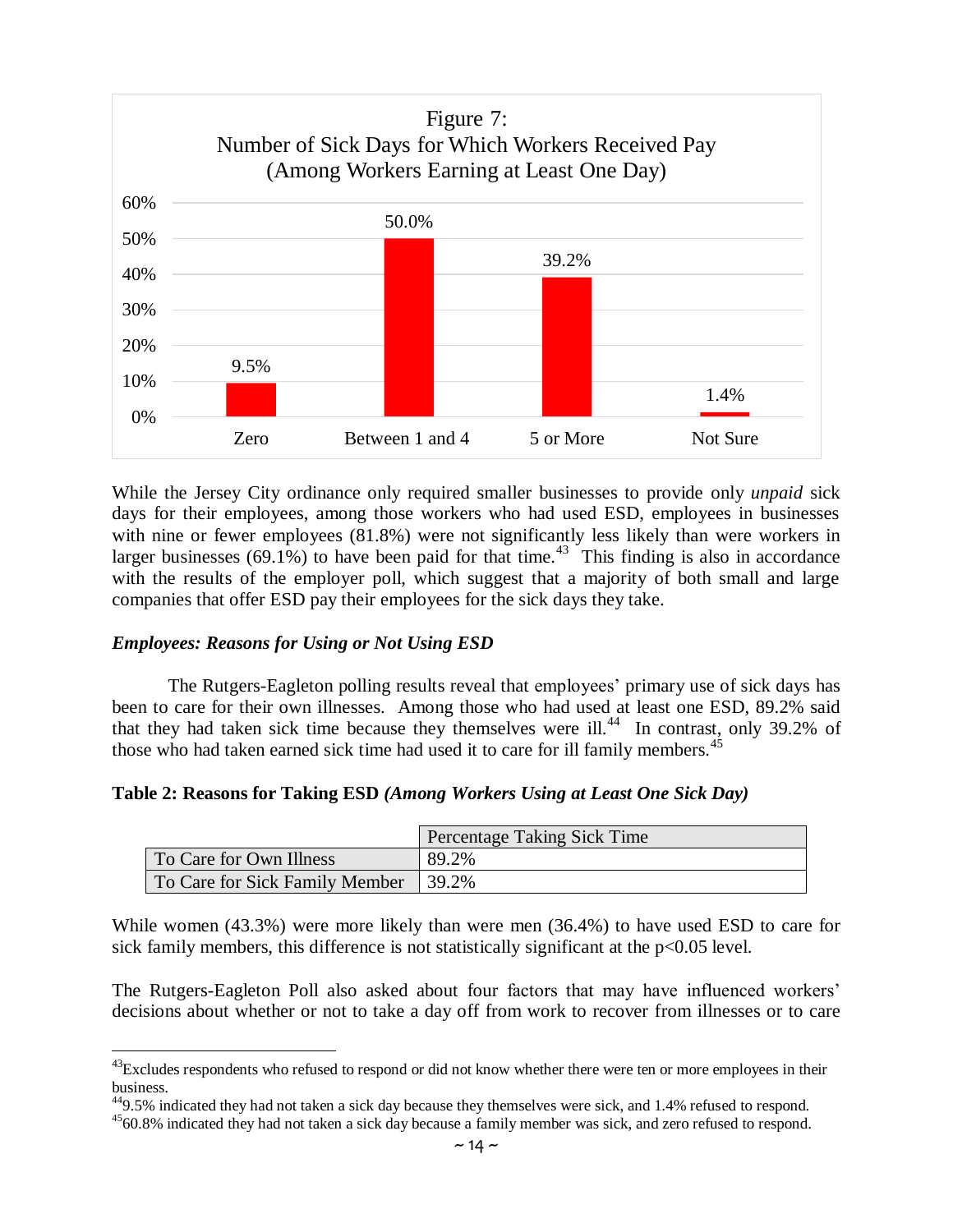for sick family members. As Figure 8 demonstrates, the factor most commonly influencing these types of decisions was financial need, with 36.9% of employees indicating that they could not afford to take the time off from their jobs. $46$  In comparison, 32.8% indicated that they had too much work to do,<sup>47</sup> 16.7% indicated that they had not built up enough sick days, <sup>48</sup> and 16.7% said that they were afraid they would lose their jobs if they took a sick day.<sup>49</sup>



The majority of workers (81.8%) did not fear losing their jobs when they took sick days. However, a non-trivial percentage of workers (16.7%) did still have this fear, despite the fact that the ordinance forbids employers from retaliating against employees who use the sick time to which they are entitled. With greater awareness and implementation of the ordinance, we might expect to see this percentage decrease. Furthermore, a 2013 Rutgers-Eagleton poll asking the same question found that a higher proportion of New Jerseyans in general (24.7%) feared losing their jobs if they took sick days<sup>50</sup>—a difference that might reflect the impact of the ordinance, even at this early stage.

While, overall, financial need was the top factor influencing employees' leave-taking behavior, the salience of this factor varied significantly by sociodemographic group (Figures 9a and 9b). For example, as one might expect, workers with lower family incomes were significantly

 $\overline{a}$ 

 $^{46}$ 61.1% said this was not a factor influencing their decisions about sick time, 1.5% said that they did not know whether this was a factor, and .5% refused to respond.

 $4765.7\%$  said this was not a factor influencing their decisions about sick time, and 1.5% said that they did not know if this was a factor.

<sup>48</sup>79.8% indicated that this was not a factor influencing their decisions about sick time, and 3.5% responded that they did not know whether this was a factor.

 $4981.8\%$  said that this was not a factor influencing their decisions about sick time, and 1.5% indicated that they did not know whether this was a factor.

<sup>&</sup>lt;sup>50</sup>White, K., Houser, L, & Lindemann, D. (2013). It's catching: Public opinion toward Paid Sick Days in New Jersey. Rutgers University Center for Women and Work. Page 13. Retrieved March 5, 2015 from [http://smlr.rutgers.edu/cww-report-its-catching-paid-sick-days.](http://smlr.rutgers.edu/cww-report-its-catching-paid-sick-days)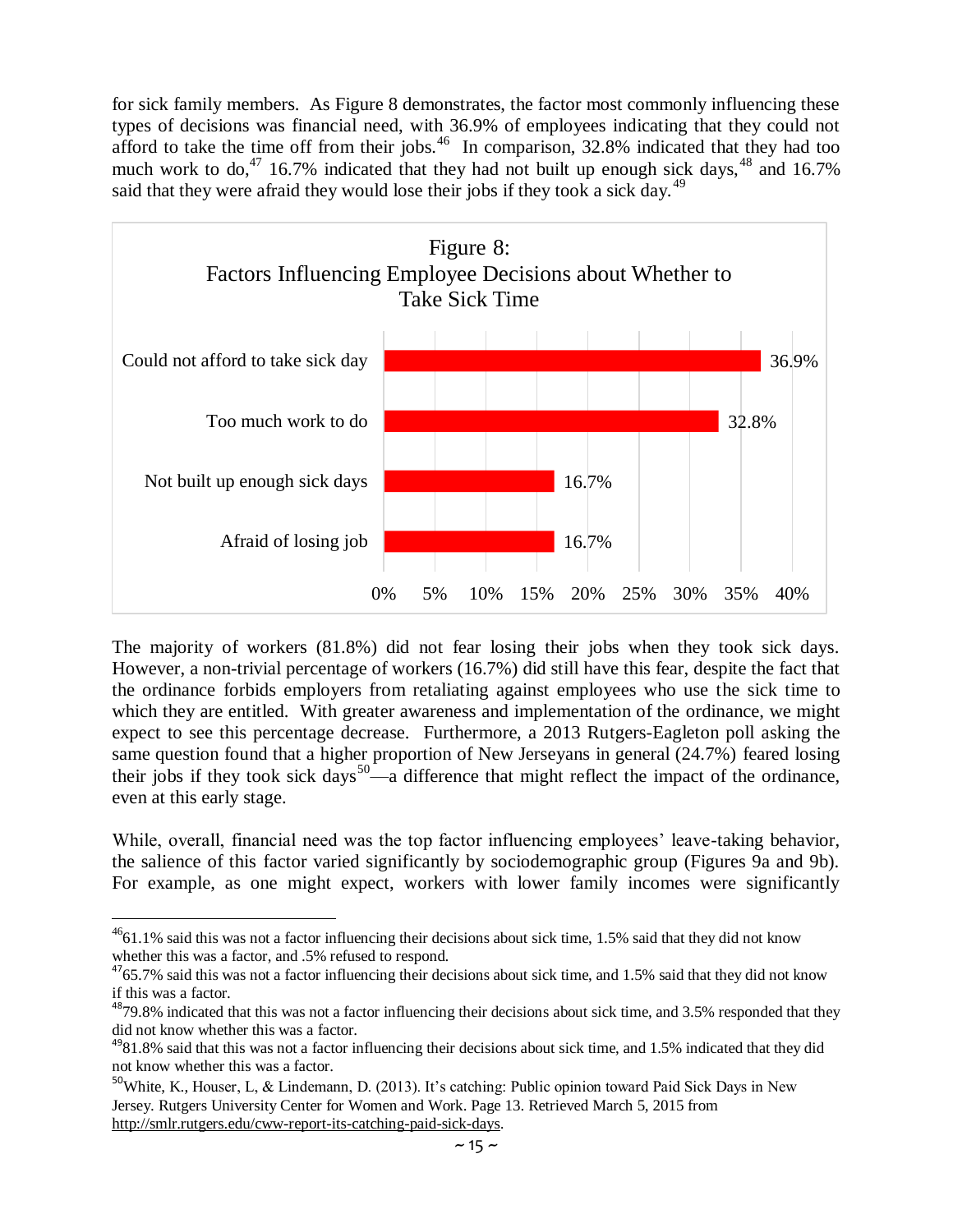(p<0.001) more likely than higher earners were to agree that this was a factor in their use of sick days. And half of women (50.0%) indicated that they could not afford to take sick time, compared with less than one-third of men (31.3%)—a difference that is statistically significant at the  $p<0.05$  level (Figure 9a).



In addition, as Figure 9b illustrates, younger age cohorts were significantly  $(p<0.01)$  more likely than older workers were, and workers with lower levels of education were significantly  $(p<0.01)$ more likely than workers with higher levels of education were, to say that they could not afford to take sick days. And Blacks and Hispanics were significantly  $(p<0.001)$  more likely than were non-Latino Whites to indicate that this was a factor affecting their leave-taking.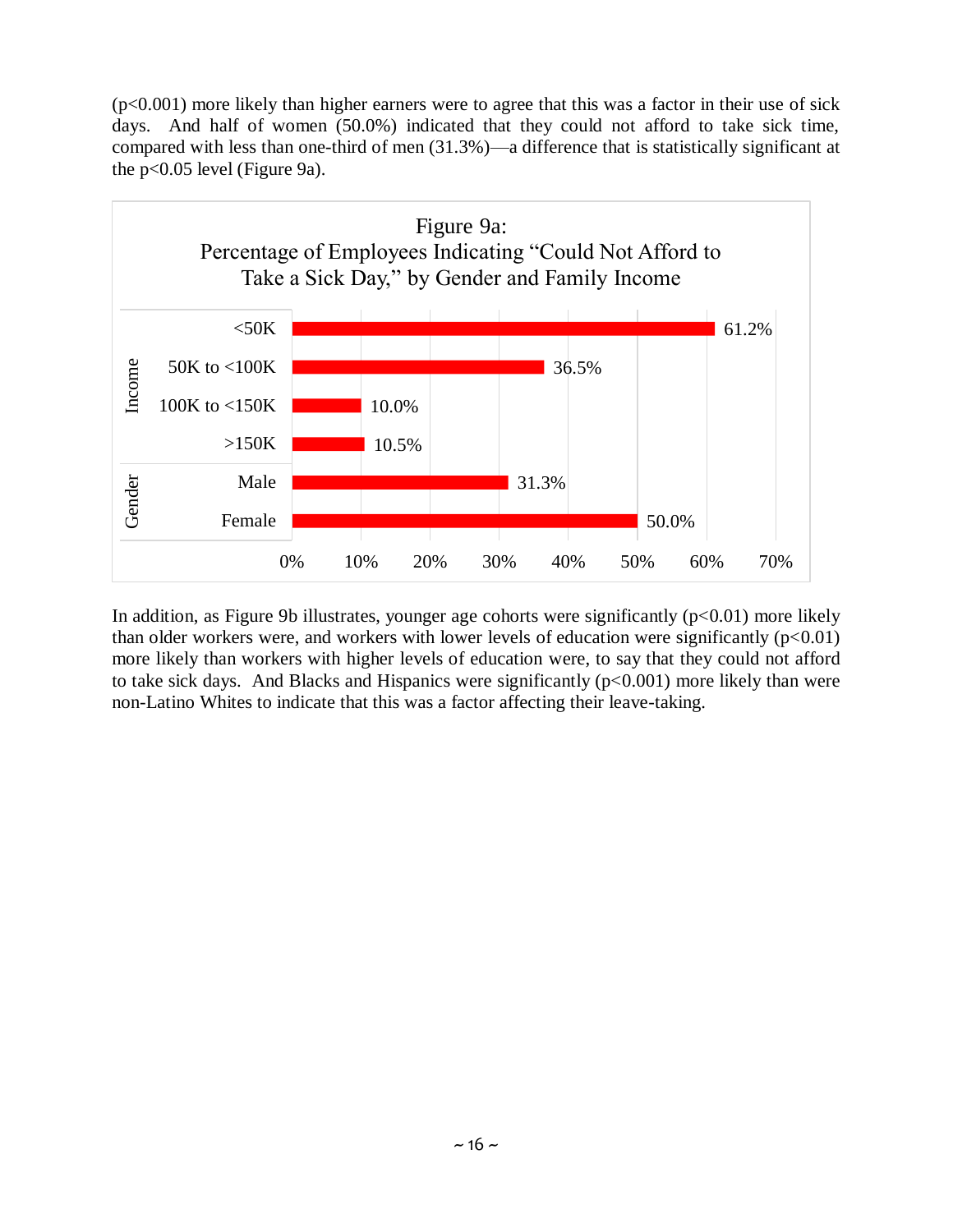

#### *Employees: Impact of the Law*

Finally, employees who had been working at the same companies for longer than one year were asked a variety of questions about the impact of the ordinance on their working conditions and their broader lives. For example, workers were read two statements: "Since the passage of the law, my employer is now more supportive of providing earned leave benefits" and "Since the passage of this law, I am more satisfied with my job because of the changes in earned leave benefits." They were then asked whether they felt those statements applied to them. They were also asked to reply yes or no to the following two statements: "Changing the law has made it easier for me to use an earned sick day when I am sick," and "Changing the law has made it easier for me to use an earned sick day to care for family members when they are sick or in need."

As Table 5 demonstrates, over one-third of employees indicated that their employers were now more supportive of their leave-taking (35.9%) and that their job satisfaction had increased (37.2%) due to the ordinance. Additionally, 42.3% said that the law had made it easier for them to use ESD when they were sick, and 43.6% indicated the law had made it easier to care for sick family members.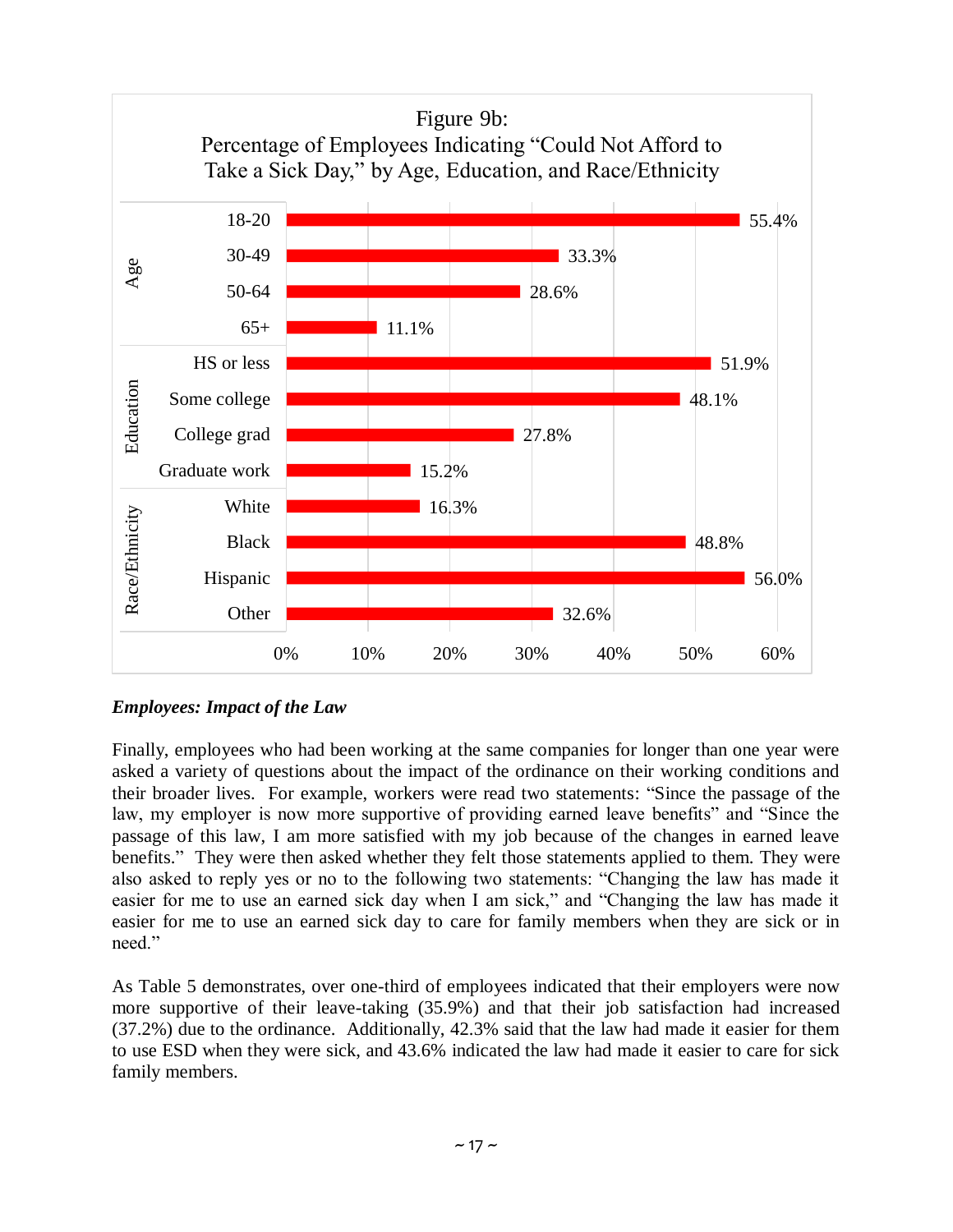|  |                                                      |  |  |  | Table 5: Benefits Workers Have Received from the Law (Among Employees Working at |  |
|--|------------------------------------------------------|--|--|--|----------------------------------------------------------------------------------|--|
|  | Same Company for Longer Than One Year) <sup>51</sup> |  |  |  |                                                                                  |  |

| "My employer is more supportive of providing earned leave."                                                          |       |  |  |  |  |
|----------------------------------------------------------------------------------------------------------------------|-------|--|--|--|--|
| Yes                                                                                                                  | 35.9% |  |  |  |  |
| N <sub>o</sub>                                                                                                       | 49.4% |  |  |  |  |
| No answer/Refused to respond                                                                                         | 14.8% |  |  |  |  |
| "Since the passage of this law, I am more satisfied with my job because of the changes in<br>earned leave benefits." |       |  |  |  |  |
| Yes                                                                                                                  | 37.2% |  |  |  |  |
| N <sub>0</sub>                                                                                                       | 48.1% |  |  |  |  |
| No answer/Refused to respond                                                                                         | 14.8% |  |  |  |  |
| "Changing the law has made it easier for me to use an earned sick day when I am sick."                               |       |  |  |  |  |
| Yes                                                                                                                  | 42.3% |  |  |  |  |
| N <sub>o</sub>                                                                                                       | 51.3% |  |  |  |  |
| No answer/Refused to respond                                                                                         | 6.4%  |  |  |  |  |
| "Changing the law has made it easier for me to use an earned sick day to care for family                             |       |  |  |  |  |
| members when they are sick or in need."                                                                              |       |  |  |  |  |
| Yes                                                                                                                  | 43.6% |  |  |  |  |
| N <sub>o</sub>                                                                                                       | 49.4% |  |  |  |  |
| No answer/Refused to respond                                                                                         | 7.1%  |  |  |  |  |

Overall, about one fifth (20.5%) of respondents<sup>52</sup> said that they had more available sick days as a result of the law. Among those who now had more sick days, 59.4% said that they had received pay for those days.<sup>53</sup>

Responses to the questions about the impact of the law were particularly striking among workers who said that the number of sick days available to them had increased as a result of the ordinance (not shown on Table 5). For example, among employees who now had more sick days due to the law, 84.4% said that their employers were now more supportive of providing earned leave, and 71.9% said that they were more satisfied with their jobs. These results suggest that the majority of employees who have been directly affected by the ordinance feel that it has been beneficial for them.

 $\overline{\phantom{a}}$  $51$ Totals do not sum to 100% due to rounding.

<sup>52</sup>68.9% replied "no" and 10.9% said that they did not know. Includes only respondents who had been at the same employer for more than one year.

<sup>53</sup>In contrast, 12.5% said that the days were unpaid, 25.0% replied "it depends," and 3.1% did not respond to the question about whether the days were paid.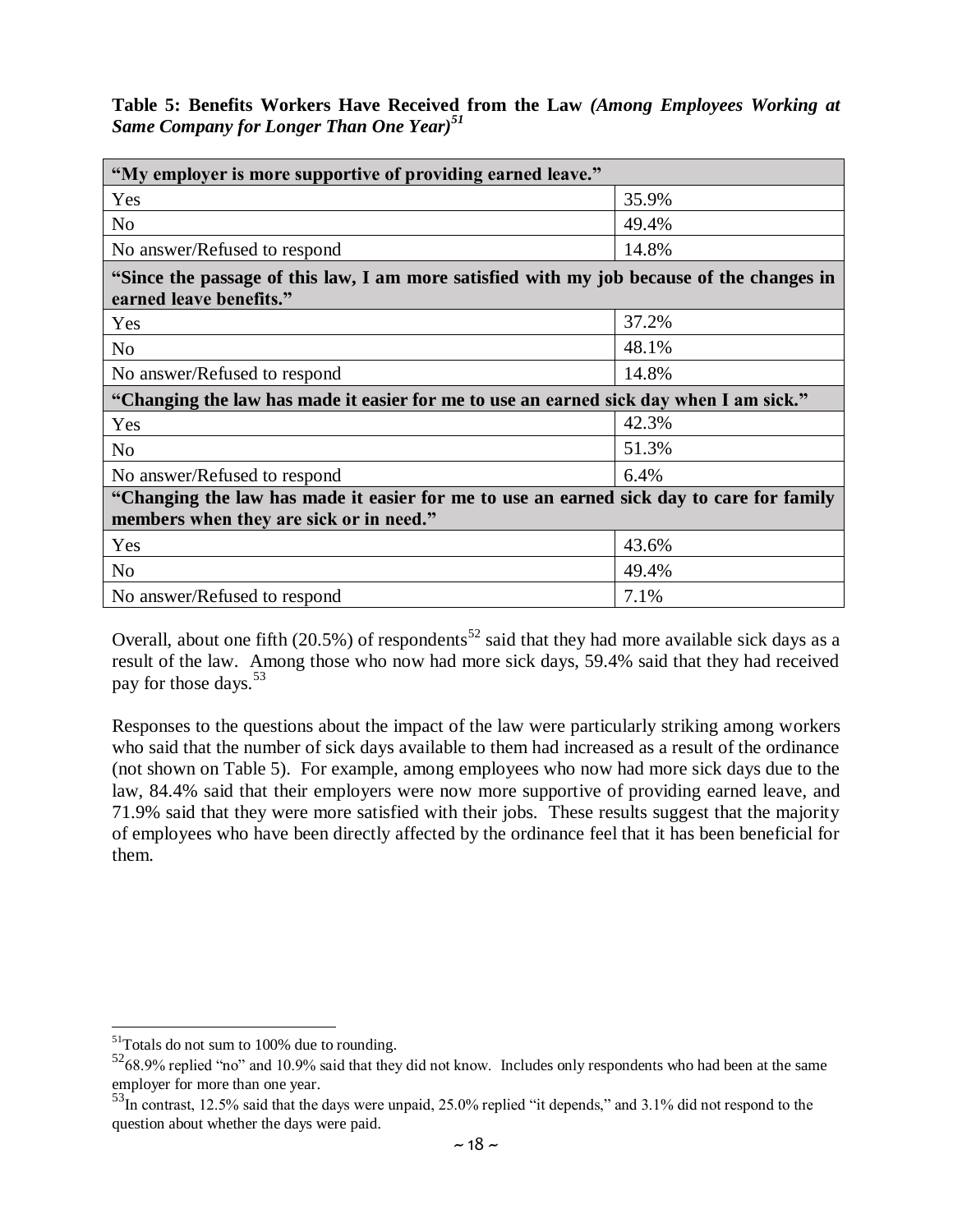# **CONCLUSION**

In many ways, "business as usual" has continued in Jersey City. Today, 80.3% of Jersey City businesses provide sick days to their employees. A majority of employers (61.5%) indicated that their policies had not changed due to the passage of the ESD ordinance; they already offered ESD and did not need to change. In addition, most employers (92.4%) said that there had been *no change* in their employees' use of sick days and only 3.4% of employers indicated that their workers were taking more sick days since the city implemented the law.

Further, of those businesses in Jersey City that offered ESD, the overwhelming majority (91.3%) indicated that they paid employees for these days. This was true of 96.3% of businesses with 10 or more employees, but also of 88.2% of businesses with 9 or fewer employees – even though the law does not mandate those in the latter category to pay employees for sick days.

There is no evidence of abuse of the law. Overall, 92.4% of employers said that there has been no change in their employees' use of sick days. Only 3.4% of employers indicated that their workers were taking more sick days, while 4.1% indicated that their workers were taking fewer.

Our analysis indicates that a range of benefits for employers have followed in the wake of the adoption of the policy. Even one year out, a substantial minority of business owners report a reduction in the number of sick employees at work, reduced turnover, improved productivity, and improved quality of job applicants. As we would expect, these benefits are particularly evident among companies that changed their policies in response to the law.

Among employees polled, more than half (54.5%) of Jersey City workers indicated that they had earned at least one sick day since the law had gone into effect; among those who had been working for the same employer for more than one year (and were hence eligible to earn days) the number was 57.1%.

Overall, 58.1% of workers who had earned sick days in the past year did not use up all of the days they had earned. In fact, among workers who had earned at least one sick day since the ordinance was enacted on January 24, 2014, 28.7% said that they had used zero of those days, and more than half—53.7%—had used two or fewer. Of those who had used any days, most used them to care for their own illnesses (89.2%), though 39.2% of workers had used days to care for sick family members.

The law produced positive outcomes for employees. Among those employees who had been with their employers for more than one year, 35.9% reported that their employers were more supportive of taking leave and 37.2% indicated higher job satisfaction. However, among those who said they had more sick days available due to the law, 84.4% reported that their employers were more supportive of leave taking and 71.9% reported higher job satisfaction.

Though most employees report having access to ESD, both access and the reasons for leavetaking varied significantly by sociodemographic group. Younger workers had significantly less access to ESD, as did employees who worked part-time. And lower-income workers, women, younger workers, workers with lower levels of education, and Blacks and Hispanics were still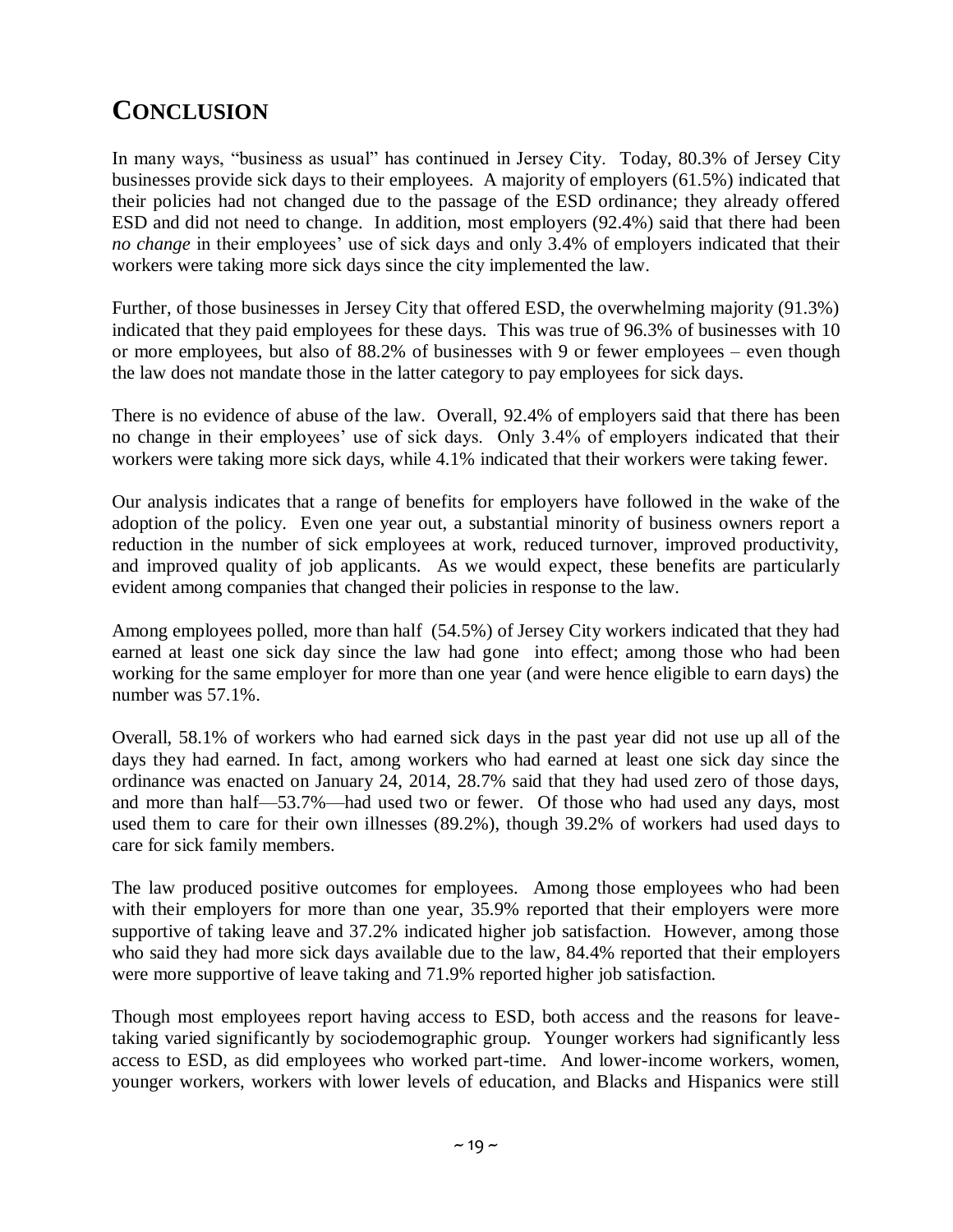significantly more likely to say that they could not afford to take sick days despite the passage of the ordinance.

Our polling also indicates the need for increased awareness of the new law among both employers and employees. Only about half of both employers (55.7%) and employees (49.0%) in Jersey City knew about the passage of the ordinance. Awareness was strongly related to policy change – 70.8% of those employers who had changed their policies were aware of the law, compared to 36.4% of those who said they do not offer earned sick days. While the majority of employers who knew about the ordinance said they found it easy to understand, these polling data also suggest that greater outreach may be necessary to clarify the law's requirements. For example, some workers (16.7%) still said that they feared losing their jobs when they took sick days, despite the fact that the ordinance prohibits businesses from retaliating against employees who use the sick time they have earned.

Overall, our findings reveal a number of positive impacts of the ordinance on businesses and employees in Jersey City and many areas in which the impact of the law has been essentially neutral. Though the short time span since the adoption of the policy means that the effects of the law have not yet been fully realized, even at year one, many benefits are evident.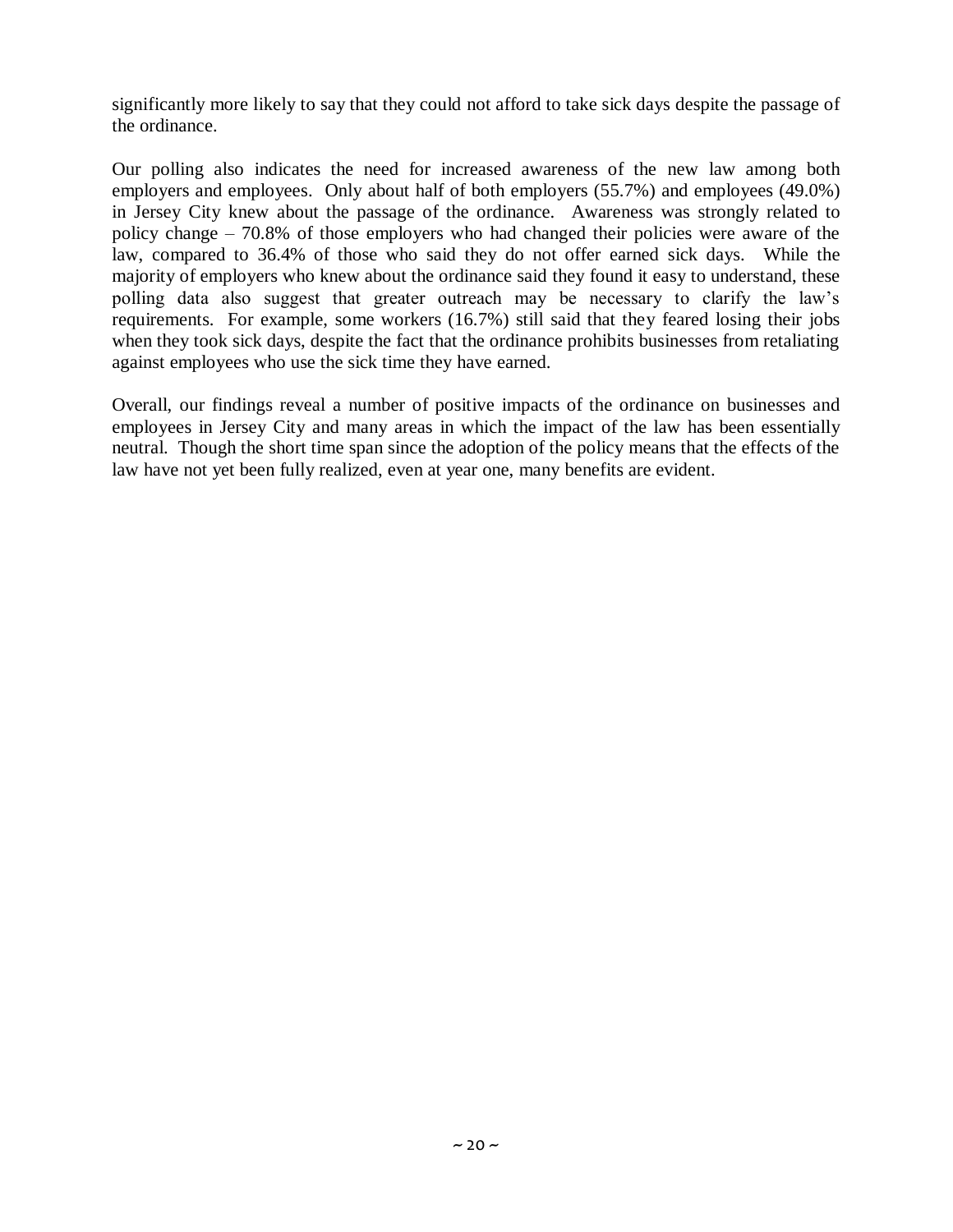# **ABOUT THE AUTHORS**

Danielle Lindemann, Ph.D. is Research Director at the Center for Women and Work and Assistant

Research Professor, Rutgers University School of Management and Labor Relations.

Dana Britton, Ph.D. is Director of the Center for Women and Work and Professor, Department of Labor Studies and Employment Relations, Rutgers University.

### **ABOUT THE CENTER FOR WOMEN AND WORK**

The Center for Women and Work (CWW) is an innovative leader in research and programs that promote gender equity, a high‐skill economy, and reconciliation of work and well‐being for all. CWW is located in the School of Management and Labor Relations at Rutgers, The State University of New Jersey, and is a member of the Institute for Women's Leadership Consortium.

To find out more about CWW, visit our website at: cww.rutgers.edu.

### **ACKNOWLEDGEMENTS**

We are grateful to the City of Jersey City, Annie E. Casey Foundation, The Fund for New Jersey, and Family Values at Work for their support of this research.

We are also indebted to David Redlawsk and Debbie Borie-Holtz at the Eagleton Center for Public Interest Polling, and Yarrow Willman-Cole and Karen White, Rutgers Center for Women and Work for their assistance in the research for this project.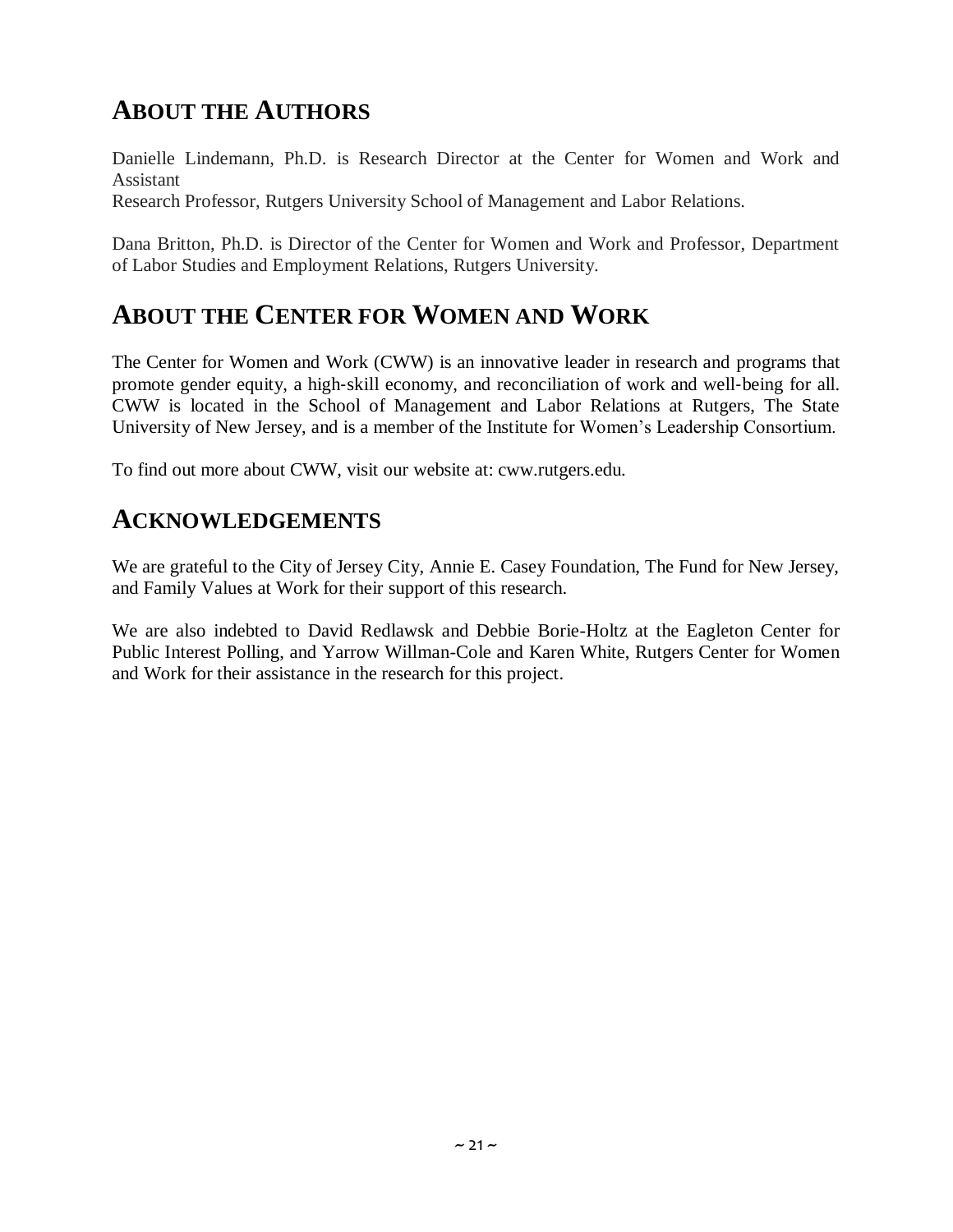# **APPENDIX A:**

#### **RUTGERS-EAGLETON POLL QUESTIONS:** *EMPLOYER SURVEY*

#### **[INTRODUCTION]**

Hello, my name is \_\_\_\_\_\_\_\_\_. I am calling from the Eagleton Center for Public Interest Polling to ask some questions about human resource issues important to businesses in Jersey City. I would like to talk to [INSERT NAME if available OR "the owner or senior manager of your organization."]

#### **[IF SENT TO SECRETARY/ASSISTANT]**

Hello, my name is . I am calling from the Eagleton Center for Public Interest Polling to ask some questions about human resource issues important to businesses in Jersey City.

[IF NAME IS KNOWN] May I please speak to [INSERT NAME] to complete this very short research study?

#### [IF YES, CONTINUE WITH RESPONDENT]

[IF NOT AVAILABLE, ASK]: Could I schedule an appointment to call back? [IF NO, ASK FOR VOICEMAIL OR LEAVE MESSAGE WITH ASSISTANT] [IF YES, SCHEDULE APPOINTMENT

[IF NAME IS NOT KNOWN] What is the name of the person who would best know about human resource issues facing your business? [WAIT FOR NAME] May I speak to Mr./Ms. [NAME]?

[CONTINUE AS ABOVE]

#### **[IF SENT TO VOICEMAIL]**

Hello, my name is Tam calling from the Rutgers-Eagleton Poll to ask some questions about legal issues that may be important to your business. This is a very short survey and the results will be used to help understand issues facing businesses in Jersey City. I am sorry I missed you. We will give you a call back soon and hope you will be able to complete this important survey. Thanks.

#### **[CONTINUE WITH RESPONDENT/CONSENT]**

Hello, my name is \_\_\_\_\_\_\_\_\_. I am calling from the Eagleton Center for Public Interest Polling to ask some questions about human resource issues important to businesses in Jersey City. This is a short six minute survey and the results will be used to help understand key issues in the business community. We are speaking to leaders in a random sample of 300 businesses in Jersey City, so your responses will represent many other businesses as well as your own. Your answers will be confidential, and only reported in combination with other respondents, so your answers will not be made public in any way.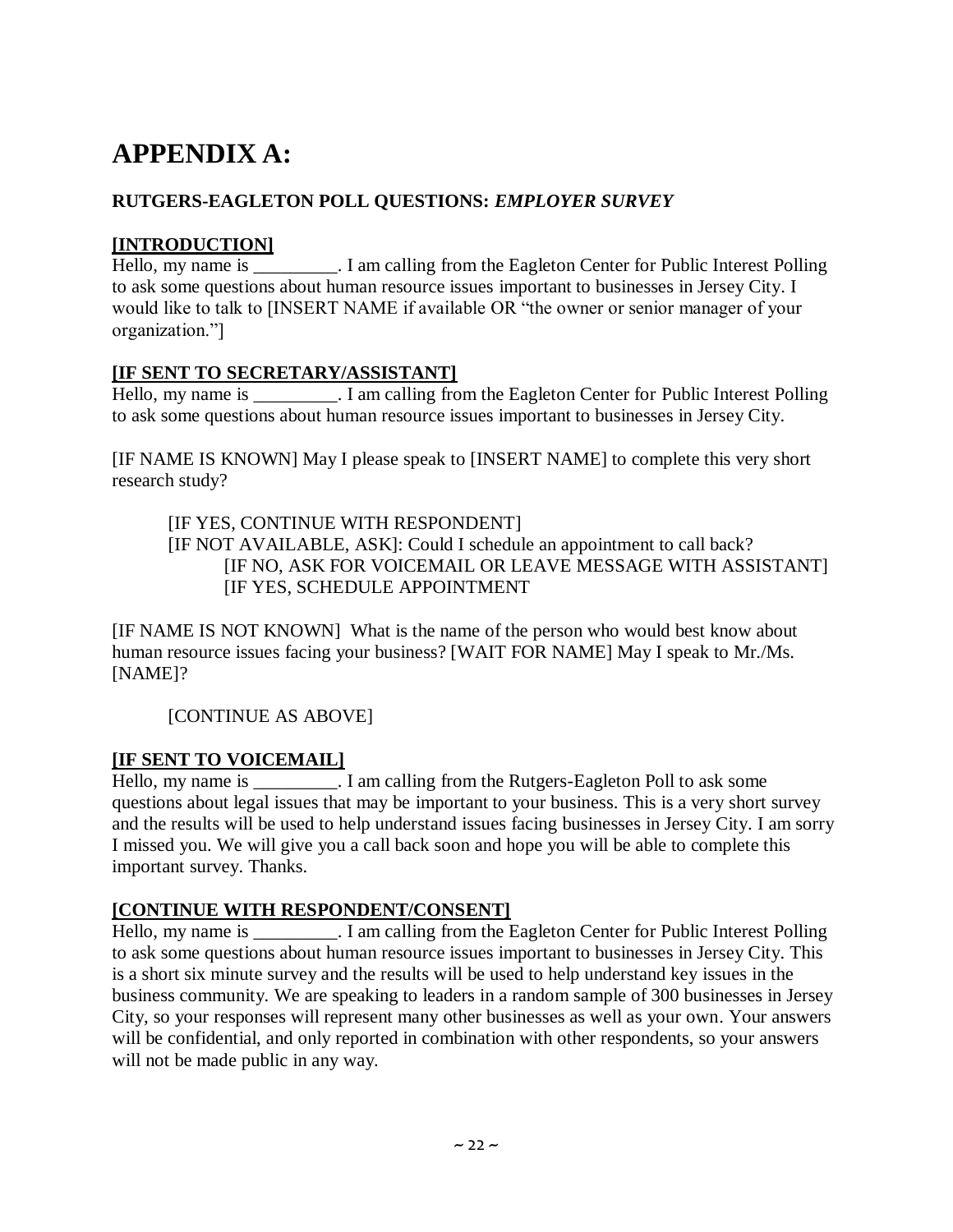Participation is voluntary, you may end your participation at any time, and you may skip questions you do not want to answer. May I ask the first question? **[IF YES]** Thanks!

**IF NECESSARY:** We are not selling anything, not asking for money, and all your answers will be completely confidential.

#### **IF RESPONDENT DECLINES TO PARTICIPATE, POSSIBLE PROBES:**

--Your participation is very important because only 300 businesses have been randomly selected for this survey and your views will represent many companies like yours.

#### **IF NOT INTERESTED, DON'T WANT TO:**

-- Please help me; we could really use your cooperation and we are interested in what you think.

#### **IF ASKED WHO IS PAYING FOR SURVEY:**

-- This survey is being sponsored by the Working Families project at Rutgers University who has contracted with us to carry out the data collection.

0 NO

#### **1** YES  $\rightarrow$  **CONTINUE WITH Q1**

#### **IF NO: I**s there a better time to talk with you about this? **[ATTEMPT TO SCHEDULE]**

#### **IF NO:** Is there someone else in your organization I should talk to? **[ASK TO BE TRANSFERRED, RETURN TO INTRO]**

- Q1 I'd like to ask you about the use of Sick Leave in your business. As of today, how many sick days (either paid or unpaid) do you offer to your employees per year?
	- 0 0 Days  $\rightarrow$  SKIP TO Q3
	- 1 1 Day
	- 2 2 Days
	- 3 3 Days
	- 4 4 Days
	- 5 5 Days
	- 6 More than 5
	- 8 Not sure (vol)
	- 9 Refused to answer (vol)
- Q2 Are these sick days paid?
	- 1 Yes
	- 2 No
	- 8 Not sure (vol)
	- 9 Refused to answer (vol)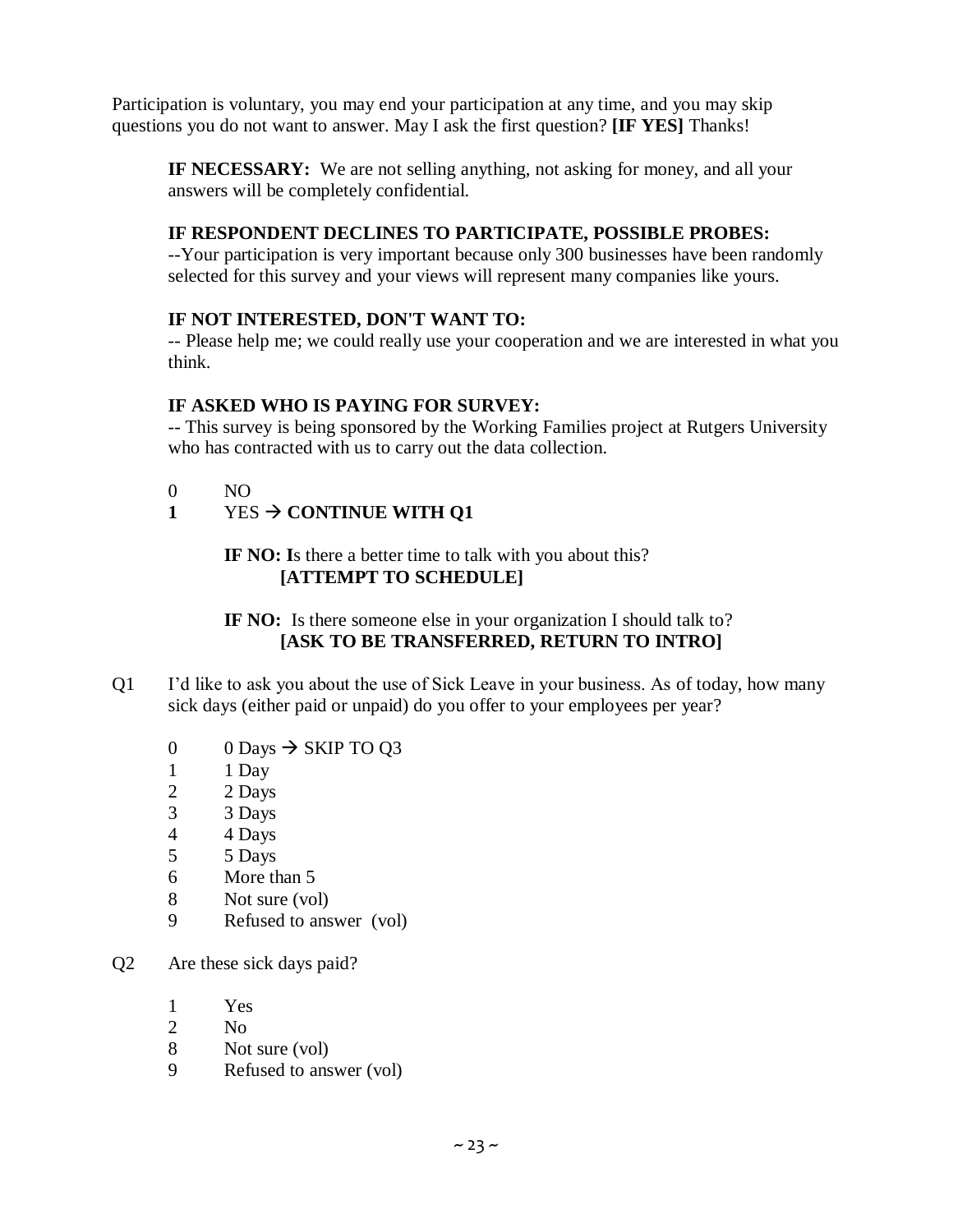Q3 On January 24, 2014, the Jersey City Municipal Council passed a law requiring that all local businesses operating in Jersey City with 10 or more employees provide up to 5 paid sick days to their employees each year. Companies with fewer employees must provide 5 unpaid sick days. Now I'd like to ask you a few questions about your experience with this new law.

First, are you aware of this law?

- 1 Yes
- 2 No
- 8 Not Sure (vol)
- 9 Refused to answer (vol)
- Q4 Which of the following best describes your company's response to the Earned Sick Days law? **[READ OPTIONS 1-3]**
	- 1 We offered Earned Sick Days before the law passed, and our policy has not changed.
	- 2 We offered Earned Sick Days before the law passed, but our policy has changed because of the law.
	- 3 We did not offer Earned Sick Days before the law passed, but we now offer them in response to the law.
	- 4 Other **[SPECIFY]** (VOL)
	- 8 Not Sure (vol)
	- 9 Refused to answer (vol)

#### AFTER Q4, **IF Q3 = 2 SKIP TO Q7**

- Q5 How easy or difficult was it for you to understand the requirements of the law? Was it: **[READ 1-5]**
	- 1 Very easy
	- 2 Easy
	- 3 Neither difficult nor easy
	- 4 Difficult
	- 5 Very difficult
	- 8 Don't know (vol)
	- 9 Refused to respond (vol)
- Q6 In general, which of the following is true about your employees' use of Earned Sick Days since the law was implemented on January 24, 2014? **[READ OPTIONS 1 -3]**
	- 1 They are taking more sick days.
	- 2 They are taking fewer sick days.
	- 3 The number of sick days they are taking has not changed.
	- 8 Don't know (vol)
	- 9 Refused to respond (vol)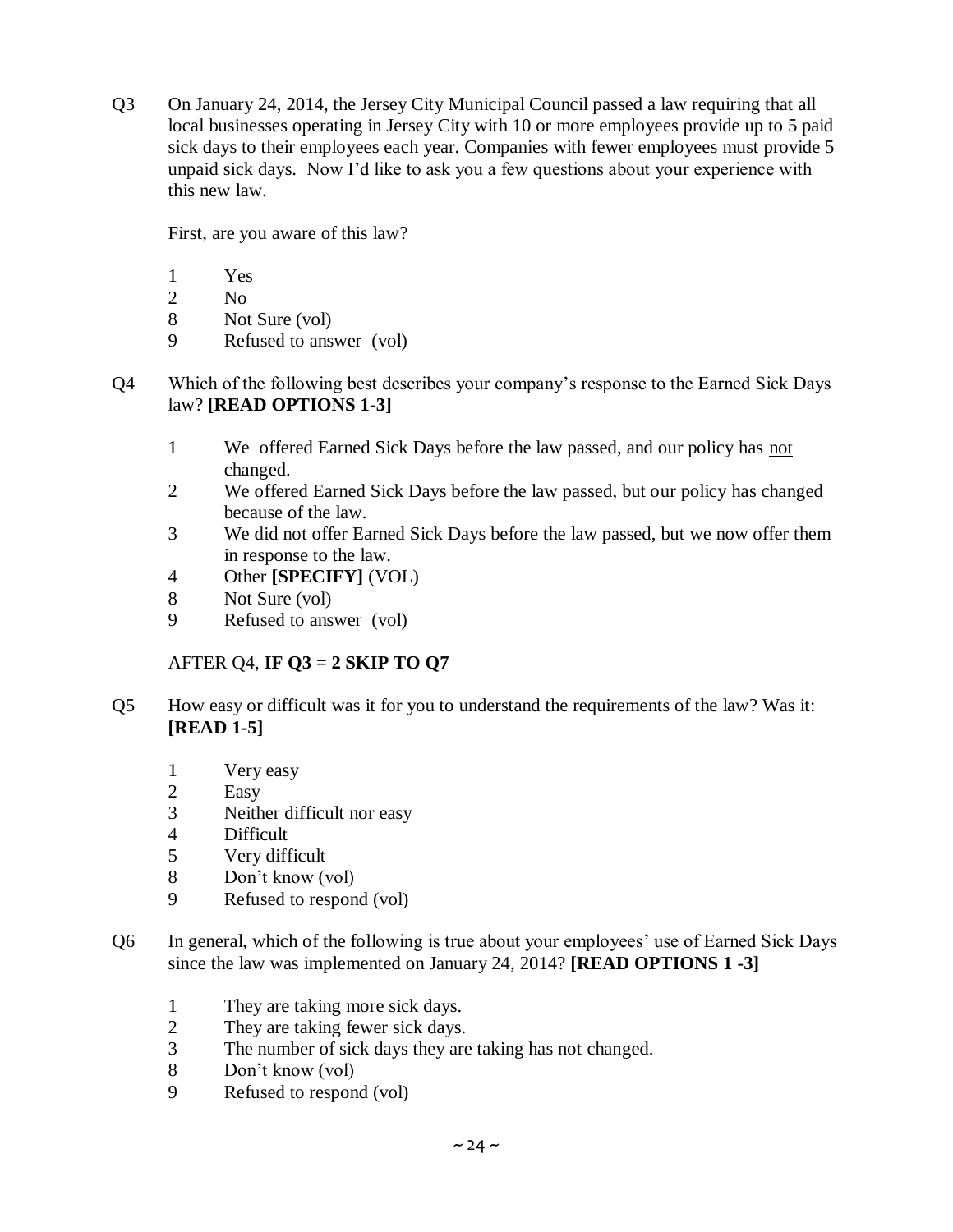- Q7 Has the Earned Sick Days law had any of the following effects on your organization? For each statement, please tell me yes or no.
	- Q7A Has it reduced employee turnover?
	- Q7B Has it reduced the number of employees who come to work sick?
	- Q7C Has it improved employee productivity?
	- Q7D Has it improved the quality of employee you are hiring?

#### **RESPONSE OPTIONS**

- 1 Yes
- 2 No
- 8 Don't Know
- 9 Refused to answer
- Q8 We're almost done. Thanks for your help. I have just a couple more questions so we can properly analyze your answers.

How many people does your company employ in Jersey City? If you own more than one business in Jersey City, please include your total number of workers. For instance, if you own one business with eight workers and another with seven, both in Jersey City, then you employ a total of fifteen workers. Just stop me when I get to the right category. **[READ 1-4; STOP WHEN TOLD]**

- 1 1 to 9
- 2 10 to 24
- 3 25 to 49
- 4 50 or more
- 8 Not sure (vol)
- 9 Refused to answer (vol)
- Q9 What percentage of your employees earn more than \$12 an hour? Just stop me when I get to the right category. **[READ 1-5; STOP WHEN TOLD]**
	- 1 None of my employees earn more than \$12 an hour.
	- 2 Between 1% and 25%
	- 3 Between 26% and 50%
	- 4 Between 51% and 75%
	- 5 Between 75% and 100%
	- 8 Not Sure (vol)
	- 9 Refused to answer (vol)
- Q10 For what percentage of your employees do you provide benefits, other than time off? Examples of benefits could include health benefits or pensions, but are not limited to these. Is it: **[READ 1-5]**
	- 1 None of my employees receive benefits.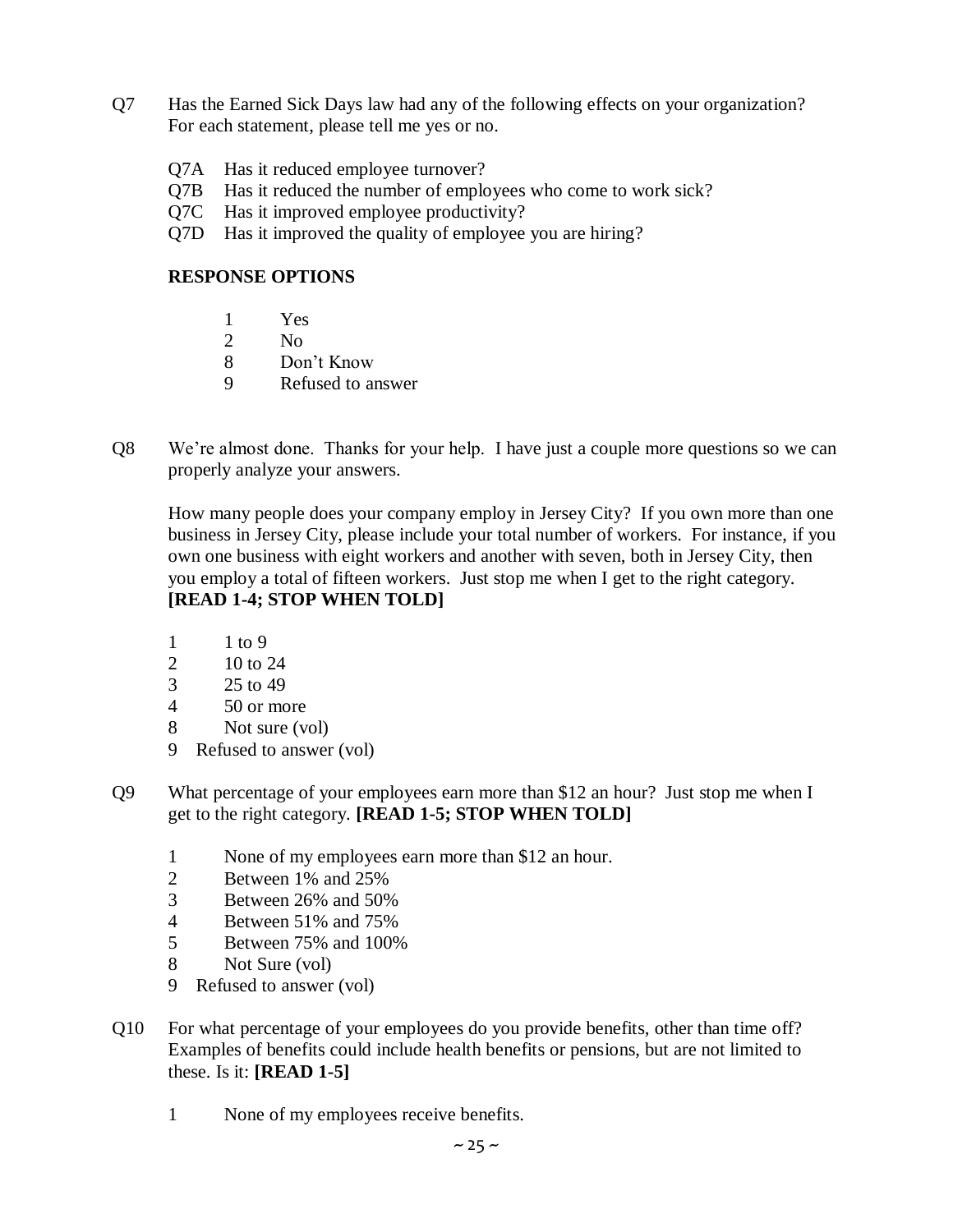- 2 Between 1% and 25%<br>3 Between 26% and 50%
- 3 Between 26% and 50%<br>4 Between 51% and 75%
- 4 Between 51% and 75%<br>5 Between 75% and 100%
- 5 Between 75% and 100%<br>8 Not Sure
- Not Sure
- 9 Refused to answer

#### **[Closing]**

That completes our survey. Thank you very much for your time and cooperation. If you have any questions, you may contact Dr. David Redlawsk *(pronounced RED-losk)* at 848-932-8504. If you have any questions about your rights as a research participant, you may contact the administrator of the Rutgers Institutional Review Board at 732-235-9806. Have a good day/evening.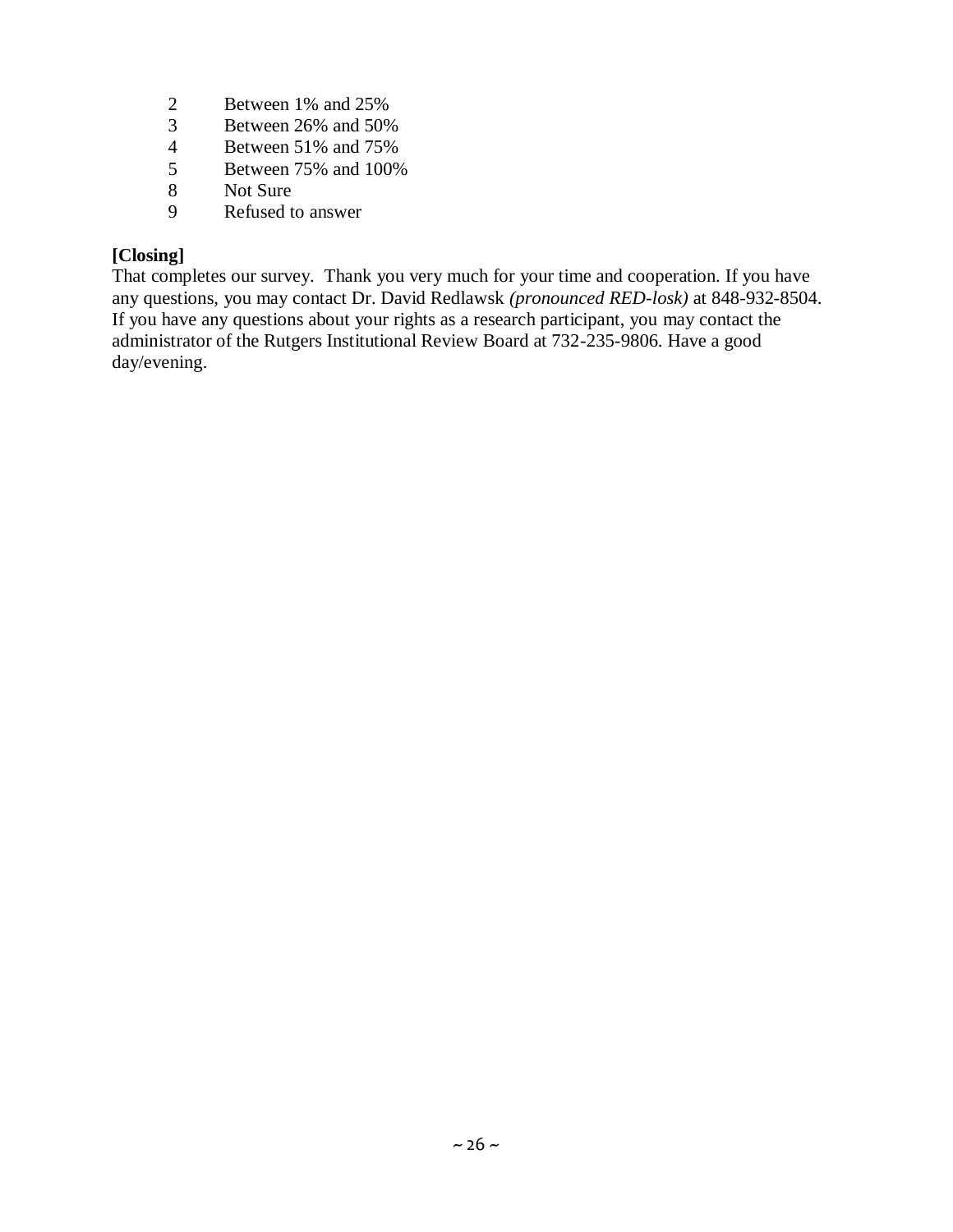# **APPENDIX B:**

#### **RUTGERS-EAGLETON POLL QUESTIONS:** *EMPLOYEE SURVEY*

#### **JERSEY CITY SICK LEAVE LAW**

QD9 What is your primary employment status? Are you: **[READ 1-8]**

#### **[IF RESPONDENT SAYS SELF-EMPLOYED, PROMPT WITH "AND ARE YOU SELF-EMPLOYED FULL TIME OR PART TIME?"]**

1 Employed full time [CODE ALSO FOR THOSE SELF-EMPLOYED FULL TIME]

2 Employed part time [CODE ALSO FOR THOSE SELF-EMPLOYED PART TIME]

- 3 Laid off from a job
- 4 A homemaker or stay at home parent
- 5 Retired<br>7 Otherwi
- Otherwise Not Employed
- 8 Disabled
- 9 Refused (VOL)

#### **[IF QD9 IS NOT 1 OR 2, SKIP TO Q35]**

- SL1 And do you work in Jersey City, NJ?
	- **1.** No **SKIP TO Q35**
	- 2. Yes
	- 8 Don't work **SKIP TO Q35**
	- 9 Refused **SKIP TO Q35**
- SL2 In what industry do you work? Just stop me when I get to the right category. **[READ 1-5]**
	- 1 City, State, or Federal Government  $\Box$  **SKIP TO Q35**
	- 2 Accommodation or Food Service
	- 3 Healthcare, Childcare, or Direct Care Services
	- 4 Retail
	- 5 Or is it something else?
	- 9 Refused **SKIP TO Q35**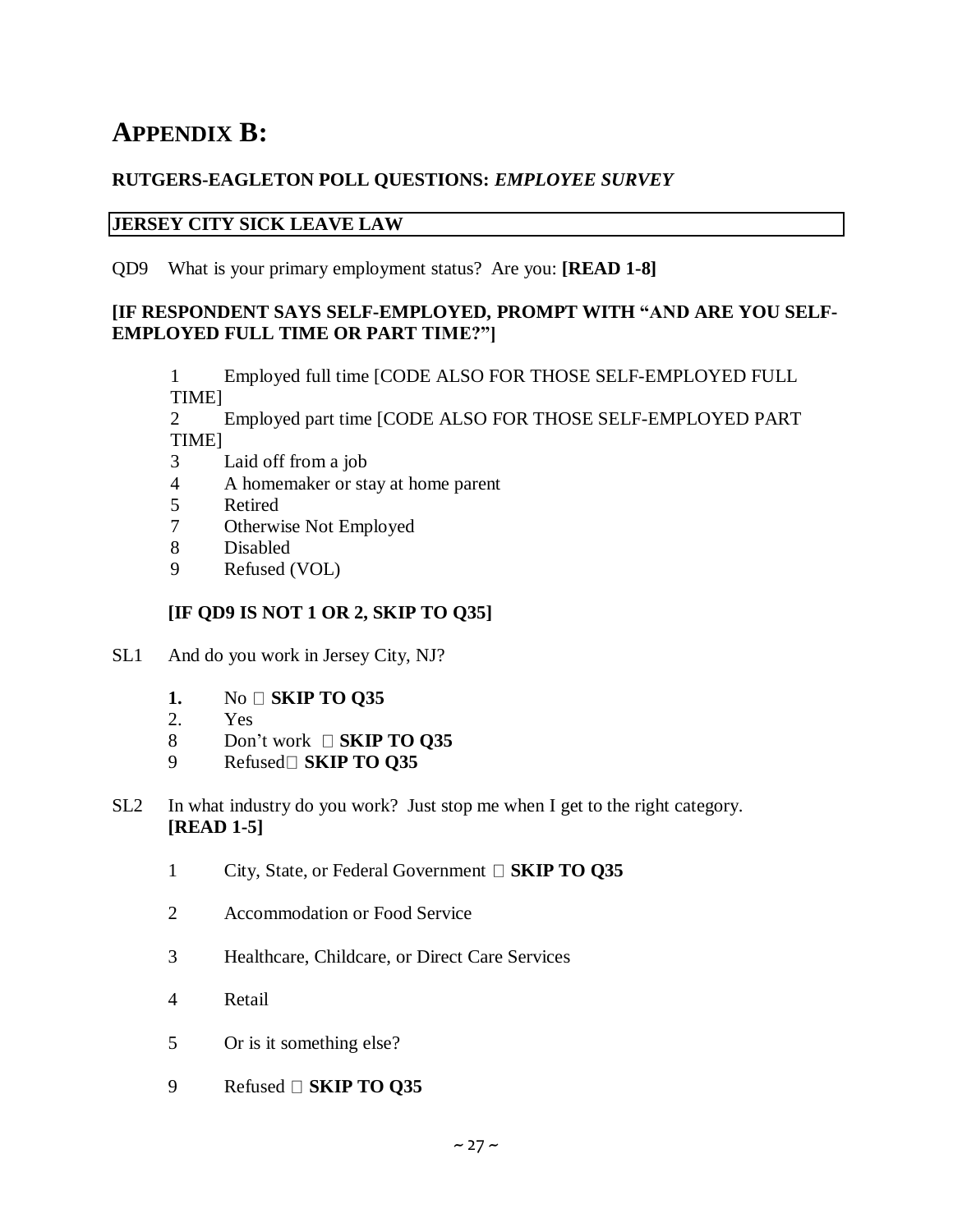- SL3 Are there ten or more employees at the company where you work?
	- 1 Yes
	- 2 No
	- 3 Not sure
	- 4 Refused
- SL4 Have you worked for your current employer for more than one year?
	- 1 Yes
	- 2 No
	- 9 Refused
- SL5 A year ago, on January 24, 2014, the Jersey City Municipal Council passed a law requiring that all local businesses operating in Jersey City with 10 or more employees provide up to 5 paid sick days to their employees each year and that companies with fewer employees provide 5 unpaid sick days. Now I'd like to ask you a few questions about your experience with this new law.

First, are you aware of this law?

- 1 Yes
- 2 No
- 8 Not Sure
- 9 Refused
- SL6 Since the passage of the law on January 24, 2014, how many sick days have you *earned in the past calendar year*?
	- 0 0 Days **SKIP TO SL10** 1 1 2 2 3 3  $\begin{array}{ccc} 4 & & 4 \\ 5 & & 5 \end{array}$ 5 5 6 More than 5 8 Not sure (VOL) **SKIP TO SL10** 9 Refused (VOL) **SKIP TO SL10**
- SL7 Since the passage of the law on January 24, 2014, how many of your Earned Sick Days have you *used during the past calendar year*?
	- 0 0 Days **SKIP TO SL10**  $\begin{matrix} 1 & 1 \\ 2 & 2 \end{matrix}$  $\mathcal{L}$ 
		-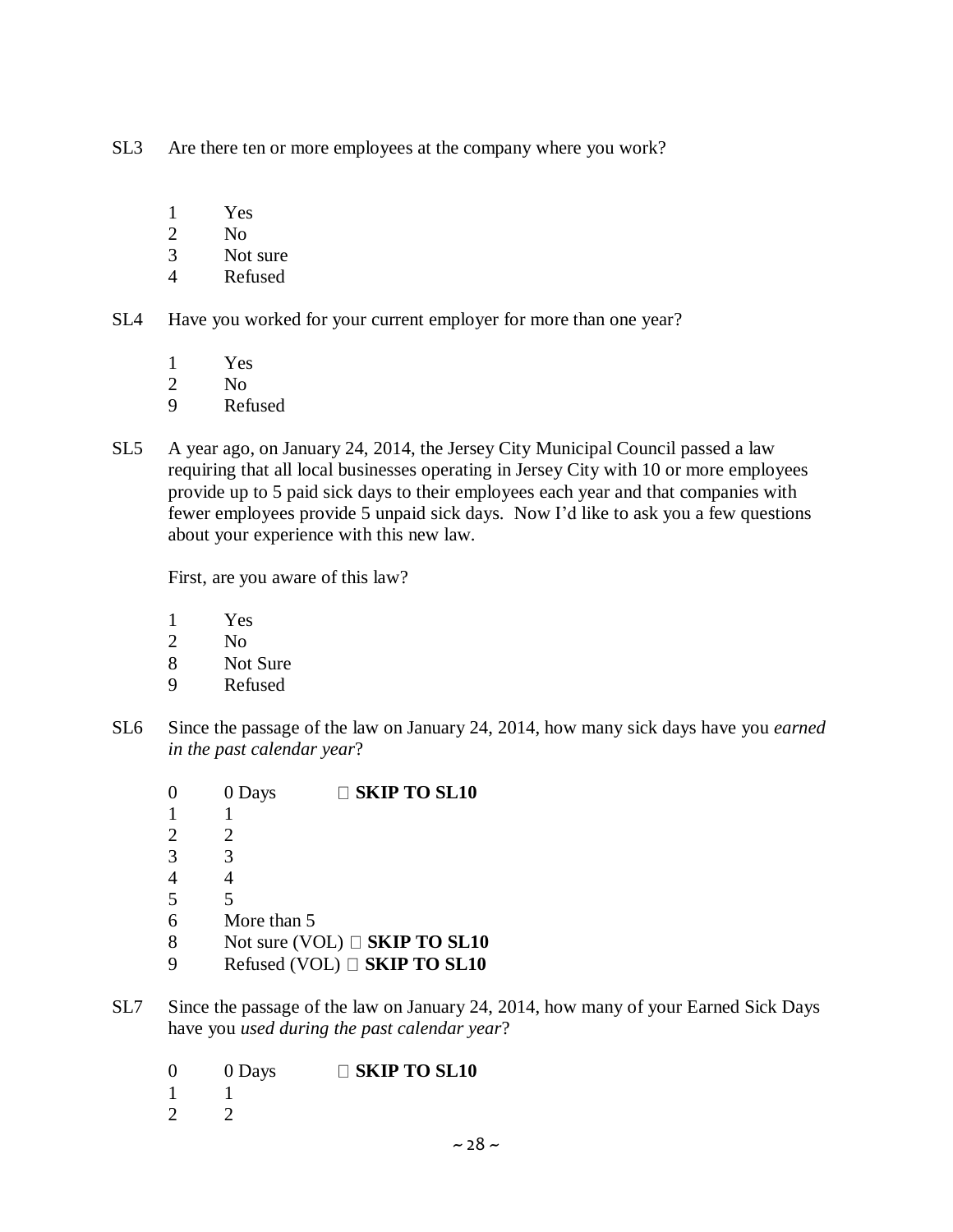- 3 3
- 4 4
- 5 5
- 6 More than 5
- 8 Not sure (VOL)  $\Box$  **SKIP TO SL10**
- 9 Refused (VOL) **SKIP TO SL10**
- SL8 Of the \_\_\_\_\_ **[POPULATE FROM SL7 ANSWER]** earned sick days you used last year, how many of those did you receive pay?
	- 0 0 Days
	- 1 1
	- 2 2
	- 3 3
	- 4 4
	- 5 5
	- 6 More than 5
	- 8 Not sure (VOL)
	- 9 Refused (VOL)
- SL9 I will now read two statements. For each I would like you to tell me if it was a reason you took an Earned Sick Day. For each statement, please tell me yes or no.
	- SL9A I have taken an Earned Sick Day because I was sick.
	- SL9B I have taken an Earned Sick Day to care for a family member.

#### **RESPONSE OPTIONS**

- 1 Yes
- 2 No
- 9 Refused
- SL10 I will now read some statements. For each, I would like you to tell me if any of these factors influenced your decision about whether or not to take a day off from work to recover from an illness or to care for a sick family member. For each statement, please tell me yes or no.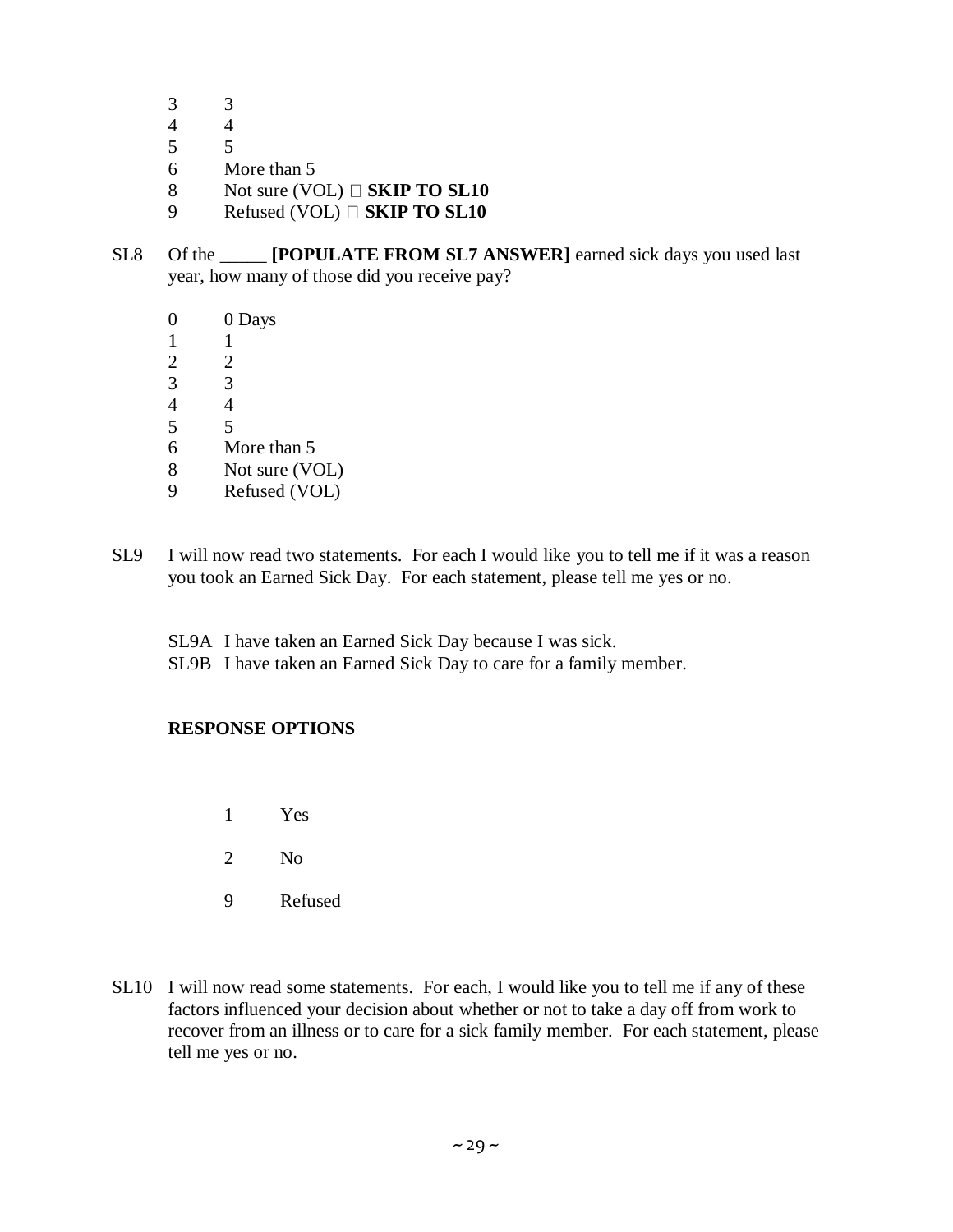- SL10A I could not financially afford to take the time off.
- SL10B I was afraid I'd lose my job if I took a sick day.
- SL10C I had too much work to do to take a sick day.
- SL10D I had not built up enough sick days to take time off.

#### **RESPONSE OPTIONS**

- 1 Yes
- 2 No
- 8 Don't know (VOL)
- 9 Refused (VOL)

#### **[IF SL4 IS NOT 1 (WORKED MORE THAN ONE YEAR), DO NOT ASK ANY SL11 QUESTIONS, SKIP TO EITHER QD6 (JERSEY CITY OVERSAMPLE) OR Q37 (REGULAR SAMPLE)]**

SL11 I will now read some statements about benefits that some workers have received from this law. I would like you to tell me if they apply to you. For each statement, please tell me yes or no.

#### **[ROTATE SL11A and SL11B]**

- SL11A Since the passage of the law, my employer is now more supportive of providing earned leave benefits.
- SL11B Since the passage of this law, I am more satisfied with my job because of the changes in earned leave benefits.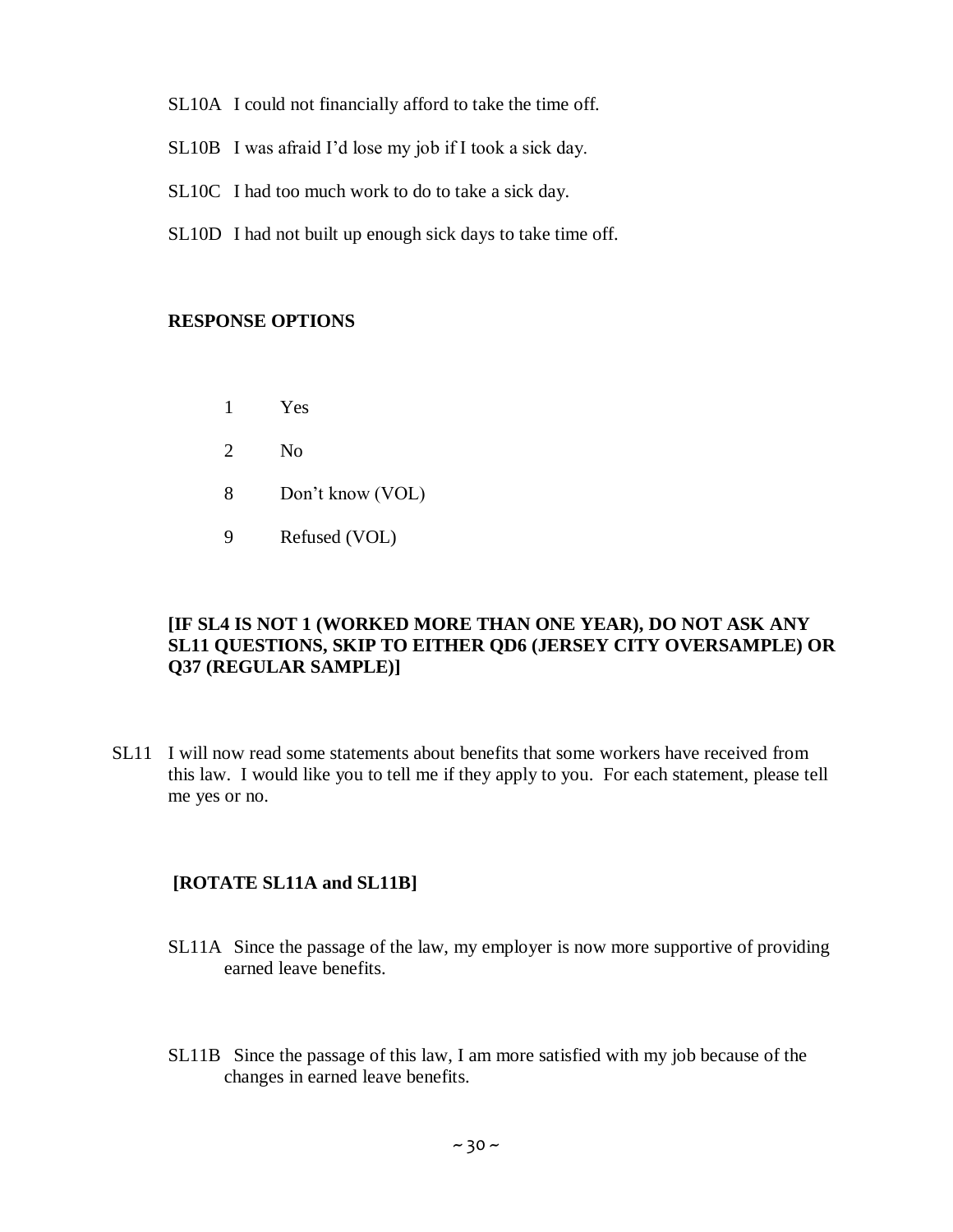#### **[ASK ALL RESPONDENTS]**

SL11C Since the passage of this law last January, has the number of sick days available to you as an employee increased?

#### **RESPONSE OPTIONS FOR SL11A, SL11B, SL11C**

- 1 Yes
- 2 No
- 8 Don't know (VOL)
- 9 Refused to answer (VOL)

#### **[IF SL11C IS NOT 1 SKIP TO SL11E.**

- SL11D Are you paid for those earned leave days, unpaid or it depends on how much time I have used during the past year?
	- 1 Paid
	- 2 Unpaid
	- 3 It depends (VOL)
	- 8 Don't know
	- 9 Refused

#### **For the next two statements, please tell me yes or no.**

- SL11E Changing the law has made it easier for me to use an earned sick day when I am sick.
- SL11F Changing the law has made it easier for me to use an earned sick day to care for family members when they are sick or in need.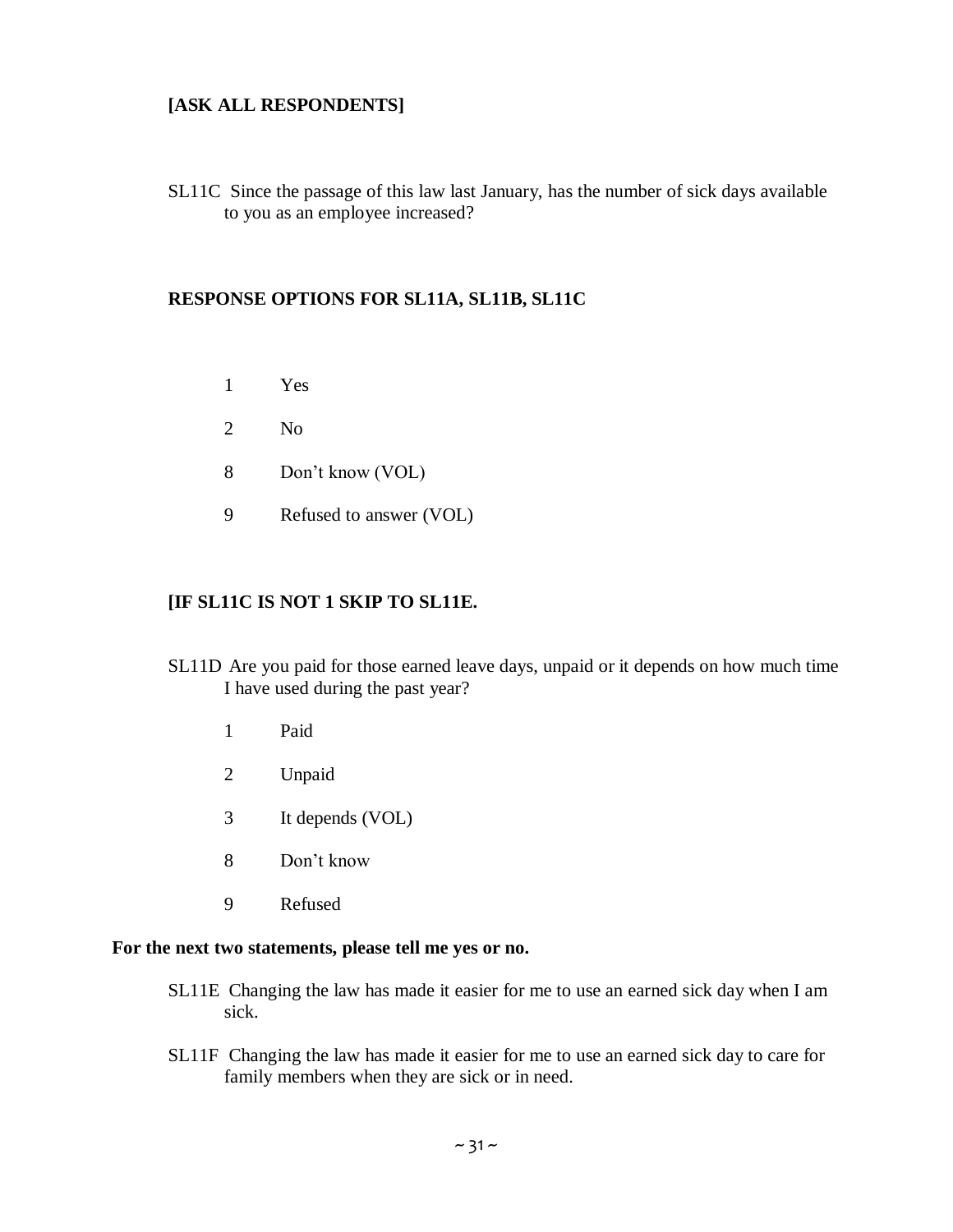#### **[RESPONSE OPTIONS SL11E, SL11F]**

- Yes
- No
- Don't Know
- Refused

#### **[ IF JERSEY CITY OVERSAMPLE ONLY, SKIP TO QD6]**

#### **DEMOGRAPHICS**

We're almost finished. Now we have a few last questions to help us understand our results.

QD6 What was the last grade in school you completed? **[CODE TO LIST]**

- 8th Grade Or Less
- High School Incomplete (Grades 9, 10 and 11)
- High School Complete (Grade 12)
- Vocational/Technical School
- Some College
- Junior College Graduate (2 Year, Associates Degree)
- 4 Year College Graduate (Bachelor's Degree)
- Graduate Work (Masters, Law/Medical School, Etc.)
- Refused (VOL)

QD13 Do you or any member of your household belong to a labor union?

- 1. Yes  $\rightarrow$  ASK QD14
- 2. No
- Don't Know (VOL)
- Refused (VOL)

#### **[ASK ONLY IF QD13 = 1]**

QD14 Is the union a public employee union?

- Yes
- No
- Don't Know (VOL)
- Refused
- QD17 Are you of Latino or Hispanic origin, such as Mexican, Puerto Rican, Cuban or some other Spanish background?
	- Yes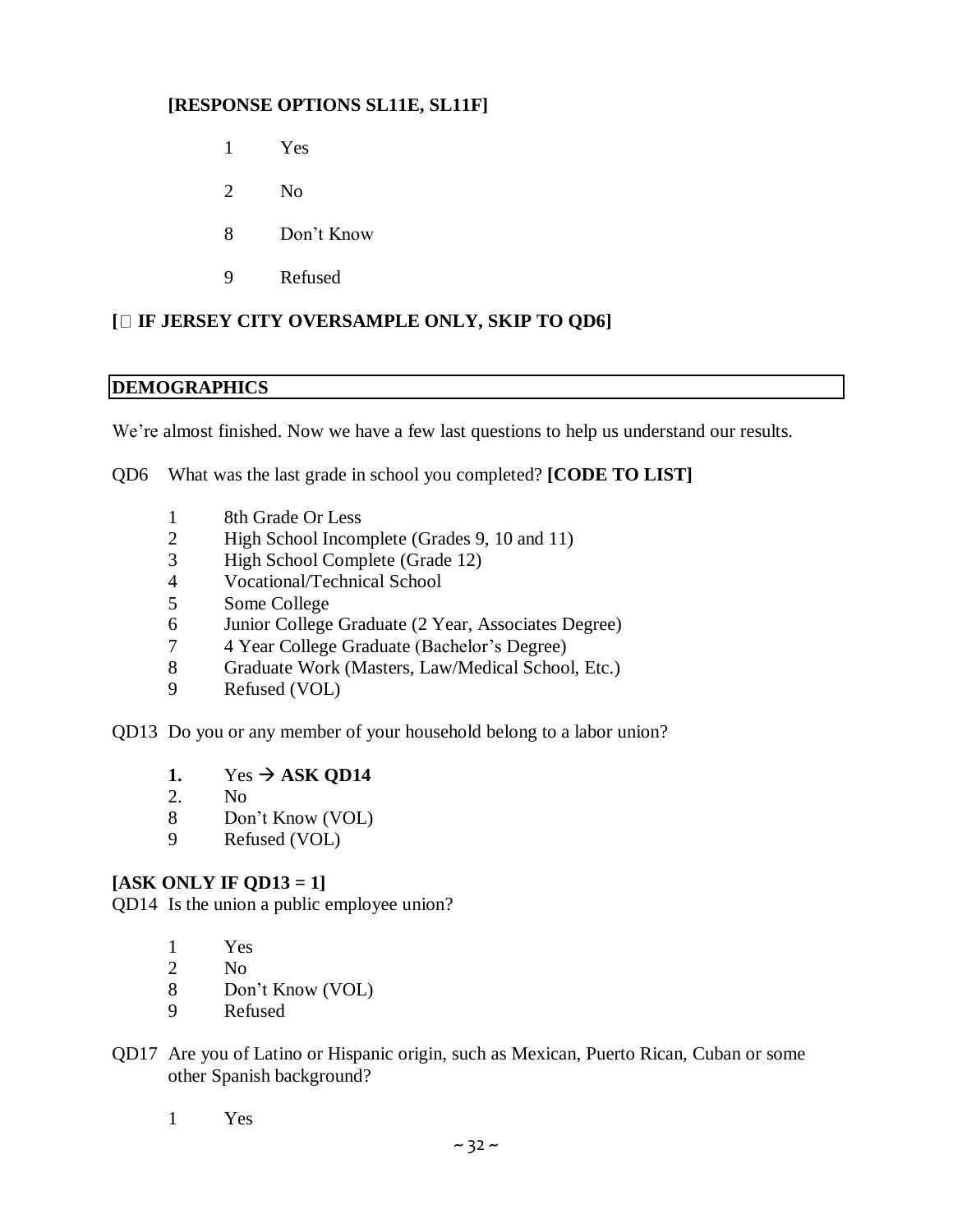- 2 No
- 8 Don't know (VOL)
- 9 Refused (VOL)

QD18 Are you white, Black or of Asian origin, or are you some other race, or multi-racial?

- 1 White (includes Caucasian, European, Middle Eastern)
- 2 Black (includes African-American)
- 3 Asian (includes Asian-Indian, South Asian, East Asian, Chinese, Japanese)\_
- 4 Hispanic / Latino / Spanish (VOL)
- 5 OTHER, SPECIFY:
- 6 Multi-racial
- 8 Don't know (VOL)
- 9 Refused (VOL)
- QD19 Are you married, in a committed relationship, widowed, divorced, separated, or have you never been married?
	- 1 Married
	- 2 Committed relationship
	- 3 Widowed
	- 4 Divorced
	- 5 Separated
	- 6 Never married
	- 9 Refused (VOL)

#### **[ASK ONLY IF QD19 = 1 OR 2]**

QD19A And how many years have you been **[ANSWER TO QD19:** either MARRIED or IN A COMMITTED RELATIONSHIP**]**?

#### **[RECORD NUMBER]**

- 8 Don't know
- 9 Refused
- QD20 Are you the parent or guardian of any children under 18 now living in your home?
	- 1 Yes<br>2 No N<sub>o</sub> 9 Refused (vol)
- QD21 Last year, that is in 2014, what was your total family income from all sources, before taxes? Just stop me when I get to the right category. **[READ LIST]**
	- 1 Less than \$25,000
	- 2 25 to under \$50,000
	- 3 50 to under \$75,000
	- 4 75 to under \$100,000